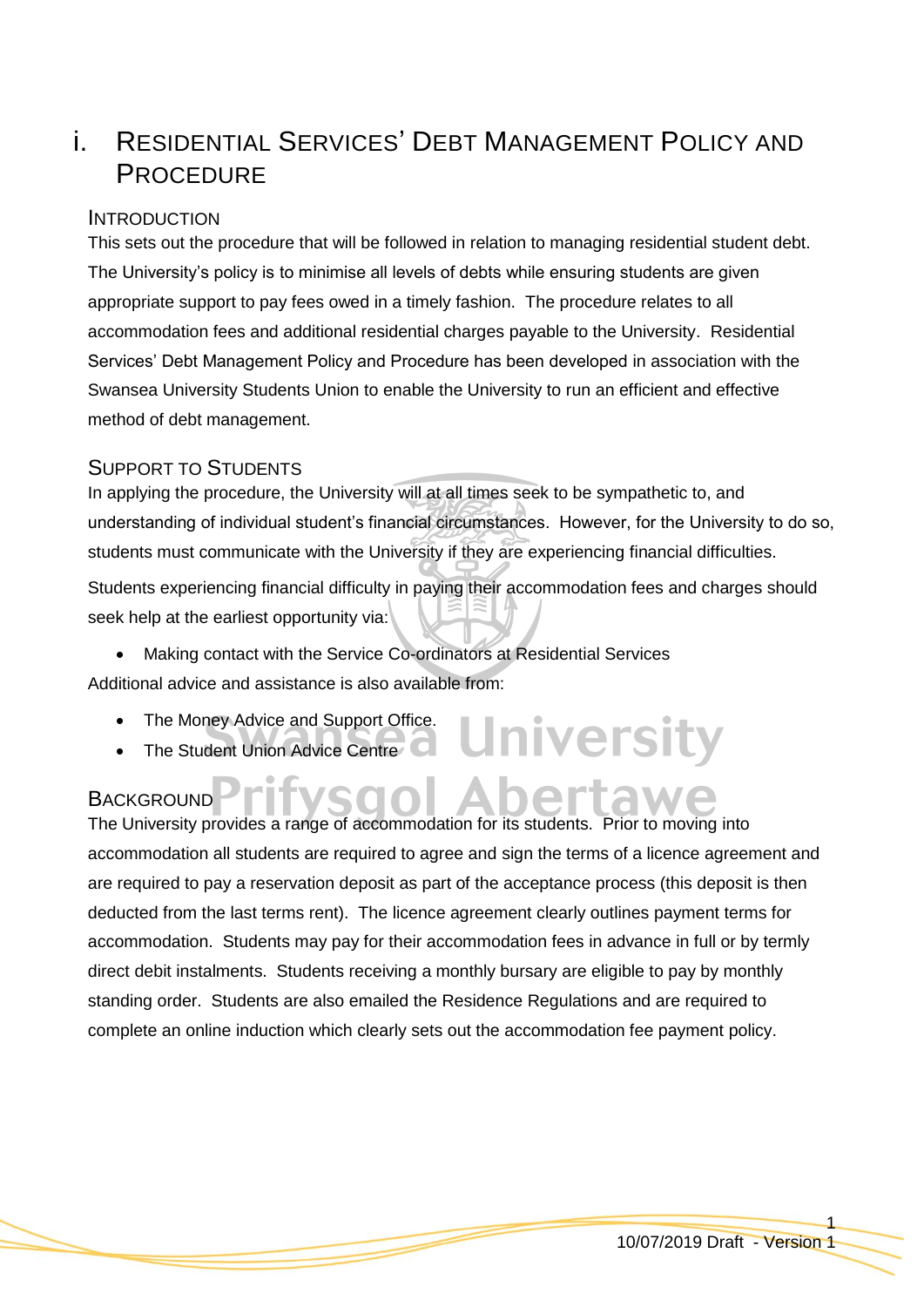# DEBT MANAGEMENT PROCEDURE

#### Accommodation Fees

The fees for university residences are set by the Senior Management Team and Student Affairs Committee each Spring for the following session, and details can be viewed on the website: [Residence Fees.](http://www.swansea.ac.uk/accommodation/residences/fees2012/) The fees include payment for gas and electricity, other than in properties managed by Student Accommodation Services.

#### PAYING RESIDENCE FEES

There are two options for paying residence fees:-

- 1. Termly Direct Debit (British Bank Accounts only)
- 2. Payment in advance for the whole year
- 1. TERMLY DIRECT DEBIT (BRITISH BANK ACCOUNTS ONLY)
	- This allows for payment to be taken automatically in 3 or 4 instalments
	- A statement will be issued to residents university email account at least 7 days before the expected payment date. Payments will be taken directly from the nominated bank account once each term.
	- A resident must inform Residential Services immediately if the bank details have changed or the bank account has closed.
	- Residents must ensure that sufficient funds are in the account on the due date as some banks may charge a fee for returning the mandate.
	- The account must be able to honour BACS (Direct Debit) Payments.

# 2. PAYMENT IN ADVANCE FOR THE WHOLE YEAR

This can be done by:

i. Cheque, Debit/Credit Card or Bank Transfer

#### NON BRITISH BANK ACCOUNT HOLDERS

International students who wish to pay by termly direct debit are advised to open a British Bank Account when they arrive and then submit a direct debit to Residential Services.

#### EXCHANGE STUDENTS

Exchange students who are here for no longer than one Academic Year are eligible to pay in termly instalments by cheque or debit/credit card. Students who wish to pay by bank transfer should contact Residential Services for details.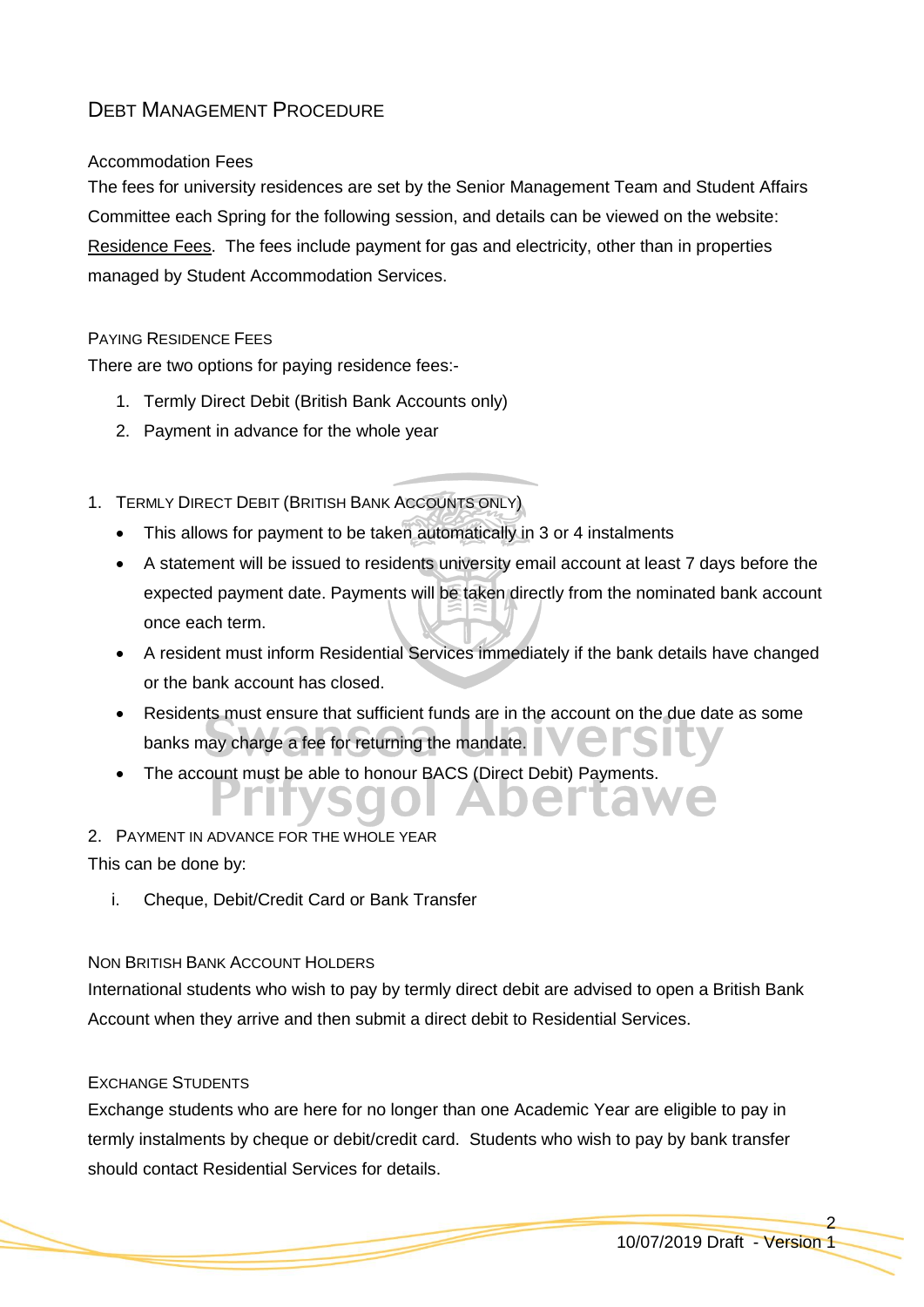#### HEALTHCARE STUDENTS

Healthcare students do not need to complete a direct debit mandate; they are eligible to pay residence fees on a monthly basis by standing order, to coincide with their bursary payments. Any healthcare student who does not make the appropriate arrangements will be expected to pay by termly direct debit or in full for the whole year.

#### NON PAYMENT OF ACCOMMODATION FEES

We operate on the standard principle of payment received is applied to the oldest debt first. This also includes any future Reservation Deposit payments. Our approach to debt collection has been developed in liaison with Swansea University Students Union. If any student falls into arrears with any accommodation charges, the University will take the following steps to recover the debt.

#### ADVANCE NOTICE

7/10 Days (before due date)

 Residential Services will email residential students' University account, an invoice advising them of their accommodation account charges. If they have a direct debit set up they are advised of the date the funds will be taken. All students who do not have a direct debit set up are advised to pay by the payment date. They are also given the methods of payment and details of where payment can be made.

#### REMINDER ONE – STAGE 1

Day 4 (after due date)

 Email sent to a students' University and personal email address (es), to advise those who pay by direct debit, that their payment was not successfully collected.

*Or*

#### Day 7 (after due date)

 First reminder sent to students' University and personal email address(es) to advise them they failed to pay by the invoice due date. At this stage a student is advised that they may incur a late payment charge of £50.00 if they do not contact us by day 11.

#### REMINDER TWO – STAGE 2

Day 11 (after due date)

 Second reminder sent to students' University and personal email address (es) to advise them they failed to pay the monies owed following the first reminder. They are advised that account is overdue and to pay immediately, or they will be required to attend a meeting at Residential Services (a date is given). A £50.00 administration fee is charged at this stage

REMINDER THREE – STAGE 3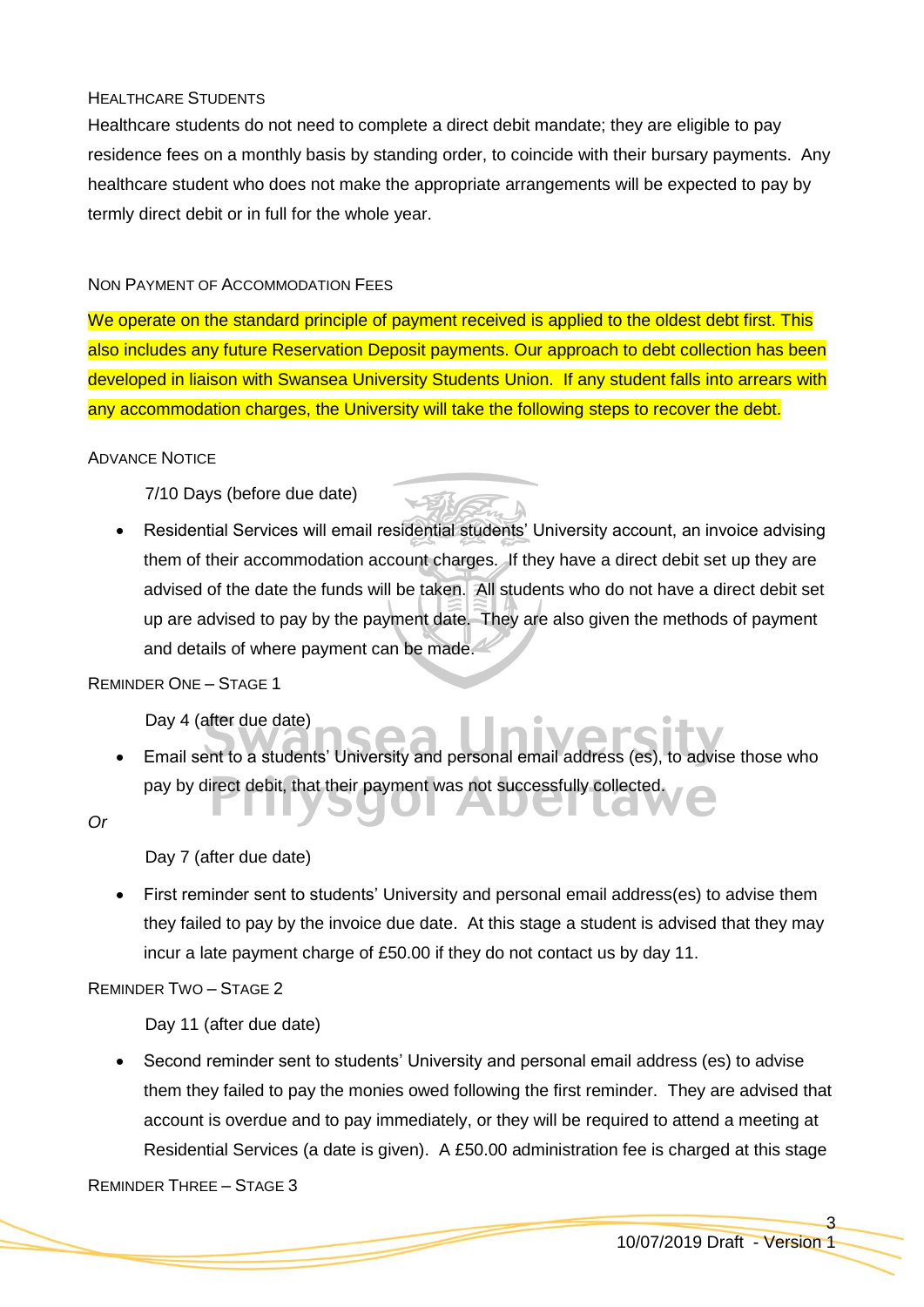Day 14 (after due date)

- Any students that have not paid their accommodation fees and charges owed following reminder 2 receive a letter (hand delivered) to their term time address advising them again of the meeting and that they are required to attend a meeting with Residential Services (a date is given). This letter is also sent to their University and personal email address (es). Students are advised they can be accompanied by a representative at this stage e.g. Students' Union or friend.
- If the student does not attend the meeting their wireless internet in their room is redirected to an information page that advises them to contact Residential Services. (The internet service does not form part of the rent and is provided at no cost to the student). They are also sent a letter advising them that if they do not make contact with Residential Services within 14 days the University will be serving a Section 21 Notice on the student.

#### REMINDER / ACTION FOUR – STAGE 4

Day 28 (after due date)

 Having undergone all steps of the process outlined above, to recover the accommodation debt from the student and a suitable payment plan has not been agreed (or been broken), after following above steps and payment of the accommodation debt is overdue by 28 days, eviction proceedings will commence. If the student vacates the accommodation and the debt remains unpaid, the debt will be passed to a debt collection agency for processing. The debt collection agency may pursue court action to recover the monies owed. In this situation the University will reserve the right to add reasonable costs and expenses, including agency fees, legal fees and the cost of management time incurred.

# */sgol Abertawe* AGREED PAYMENT PLAN

In situations where a student is experiencing genuine financial hardship, the University will agree an affordable payment plan to clear the debt during the academic year. If a student defaults on this payment plan, they are contacted by telephone and email. If the student continues to default on their payment plan, it will be escalated to stage three of the above processes.

#### DEBT FROM PREVIOUS YEARS

The University reserves the right to refuse an application for accommodation from a returning student if they have received a 'stage three' letter or have been served a section 21 notice in previous years of stay.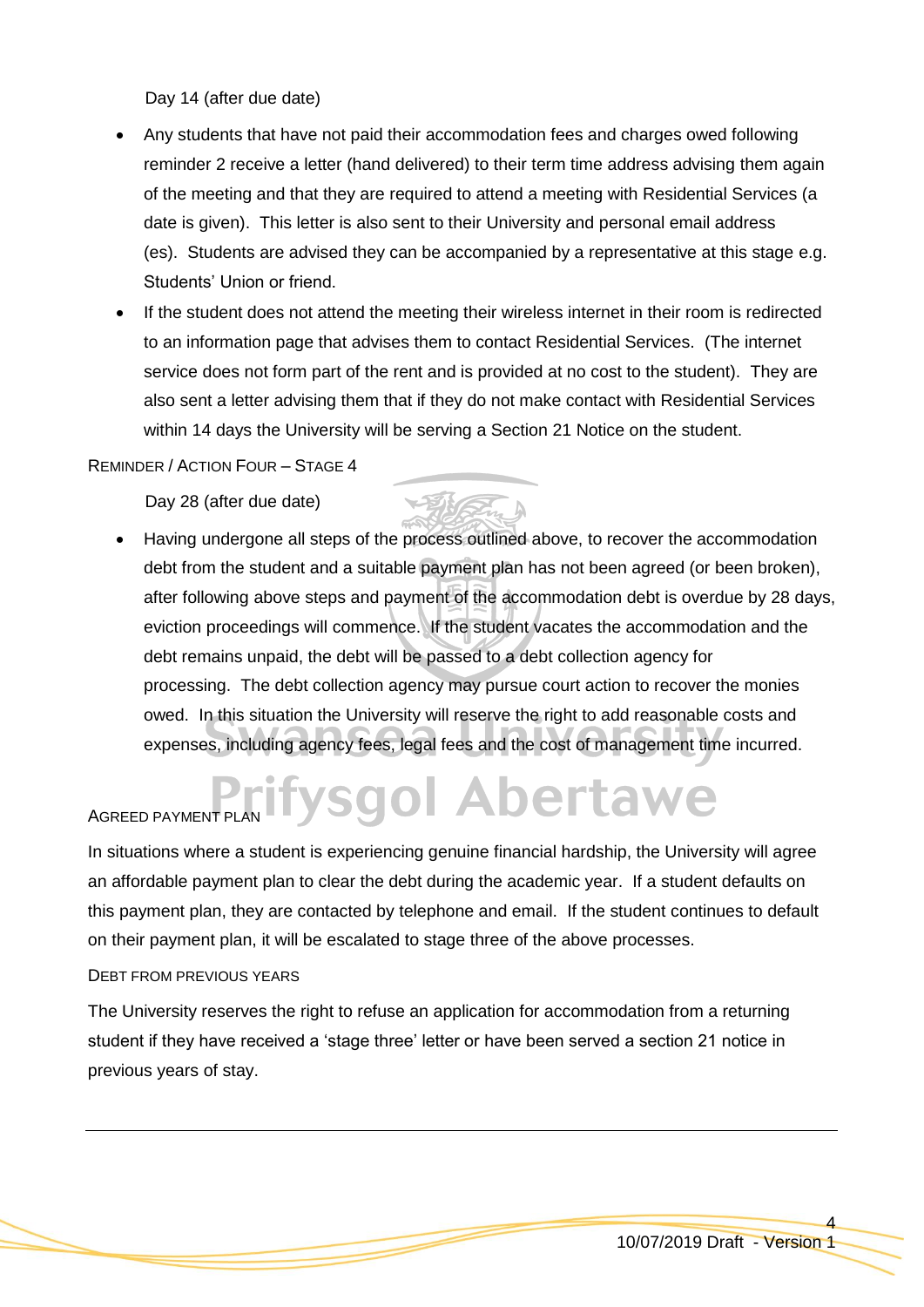# ii. DISCIPLINARY PROCEDURE

Residential Disciplinary Procedure (including the [Disciplinary Matrix\)](#page-13-0) relates to students in residences and Student Accommodation Services (SAS) managed properties.

## **INTRODUCTION**

These disciplinary procedures should be read together with the [University's Disciplinary](http://www.swan.ac.uk/registry/a-zguide/d/disciplinaryprocedures/)  [Procedures.](http://www.swan.ac.uk/registry/a-zguide/d/disciplinaryprocedures/) The Residential Disciplinary Procedure relates to students in residence and SAS managed properties and are specific to the accommodation provision. They underpin the [University's Disciplinary Procedures,](http://www.swan.ac.uk/registry/a-zguide/d/disciplinaryprocedures/) which take precedence over the Residential Disciplinary Procedures, where applicable.

In signing to the terms of the Residence Licence Agreement a student also agrees to be subject to the Residence Regulations and any deviation from these terms will invoke the Residential

## DISCIPLINARY PROCEDURES

Any staff member dealing with any disciplinary matter, including the most minor misdemeanour will be required to keep a record of the incident. Only matters leading to a formal warning will be placed on the student's accommodation file and the student can be provided with a copy of the record, if requested. Normally, minor misdemeanours will not be referred to in references to future landlords, unless the student authorises a full disclosure.

Guidance on these procedures is offered by Residential Services. Students are also able to seek advice from the Students' Union.

# PRECEDENCE OF LEGAL PROCESSES

Where a student is the subject of prosecution, the University recognises the precedence of such legal processes over the application of the Residential Disciplinary Procedures. The Head of Residential Services will decide whether and when action should be taken under these procedures, i.e. in cases where alleged criminal conduct has been reported to the police and either prosecution, or an investigation is being held, a decision not to prosecute has been taken.

### **APPLICABILITY**

The Residence Regulations and terms of the Licence Agreement apply to every student in University or SAS managed accommodation, registered as a student of the University, including the Welfare Wardens.

The Residential Regulations and Disciplinary Procedures will not normally apply to misconduct which takes place away from a University campus or at residential facilities not managed by SAS. Such matters will be dealt with via the [University's Regulations and Disciplinary Procedures.](http://www.swan.ac.uk/registry/academicguide/conductandcomplaints)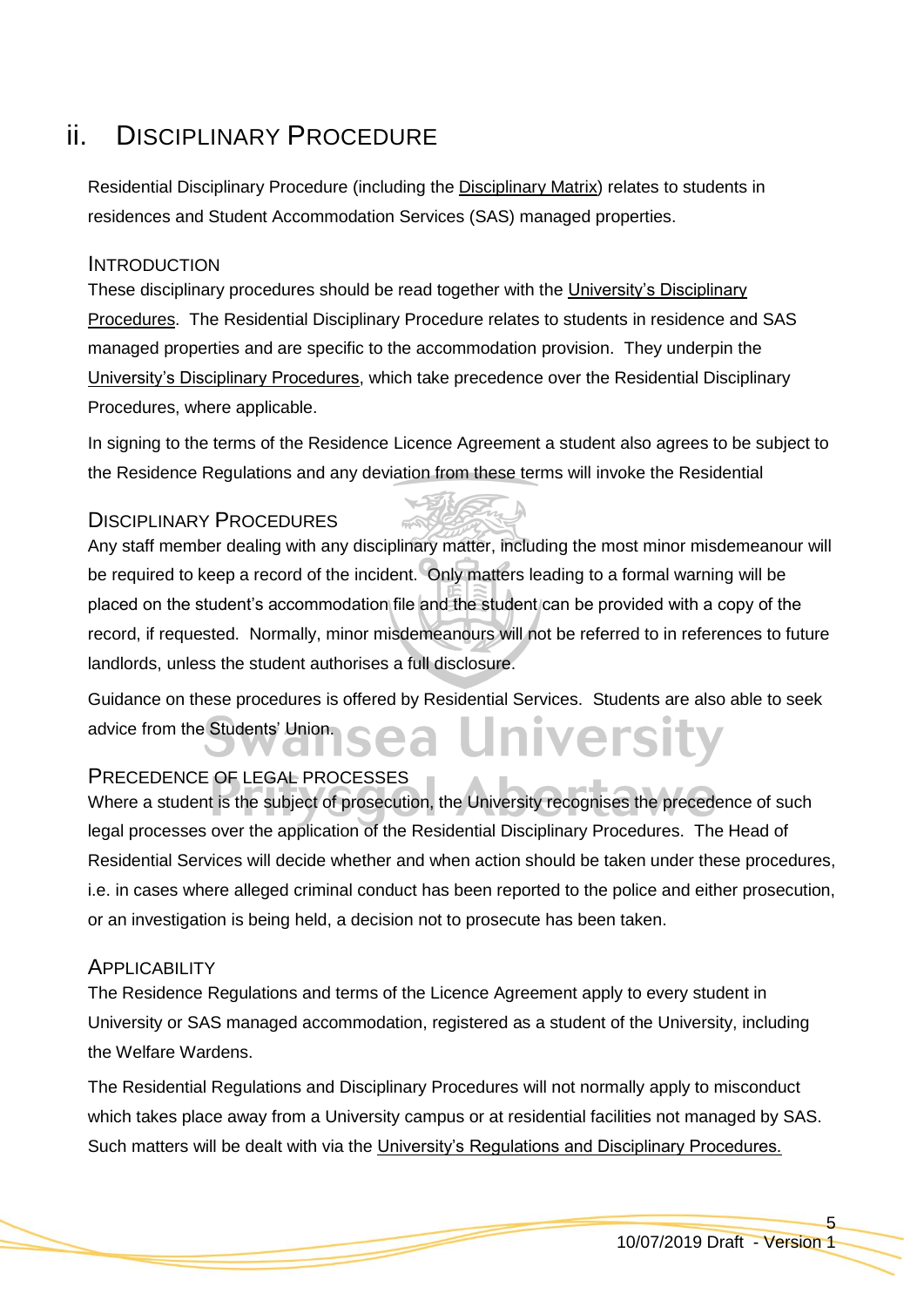Initial and minor misconduct (see [Disciplinary Matrix](#page-13-0) for examples) will be dealt with by the Residence Life Co-ordinator. More significant, serious, grave or continued poor behaviour (defined as 'serious' henceforth) will normally be dealt with by the Residence Manager, or the Residential Operations Manager and the Head of Residential Services.

## RULES ON BEHAVIOUR

#### 1 General Expectations

Within the residential community it is expected that the highest levels of personal responsibility and mutual respect be shown.

#### 2 Misconduct

Whilst not an exhaustive list and without prejudice to the generality of the list, General Conduct and Behaviour can be regarded as misconduct within the University's owned and managed accommodation, and therefore subject to the Residential Disciplinary Procedure.

It should be noted that the University does not condone excessive drinking of alcohol due to the social and health issues it can create. Students retain full responsibility for any actions deemed as misconduct whilst under the influence of alcohol or other substances possibly affecting behaviour patterns.

In extreme cases of misconduct, where it is reasonably considered that not to do so would put their own or others' welfare or wellbeing at potential risk, the Head of Residential Services may, where s/he deems it to be appropriate, suspend a student from residential accommodation for a maximum of 14 calendar days, whilst the procedures detailed below are operated. This suspension may take immediate effect. If a suspension for a period of greater than 14 days is required this can only be approved by the Director of Student Services. In circumstances where the alleged misconduct is sufficiently serious to warrant temporarily moving the student to alternative accommodation, the Head of Residential Services may

utilise this option. All displacement costs, when greater in value than rent being paid by the student will initially be supported by Residential Services, but these can be recouped from the student if it is subsequently found the students was at fault, following an investigation.

The Vice-Chancellor or authorised nominee may decide to suspend a student, from the University and therefore residences also where their conduct is under police investigation or the subject of prosecutions, pending the outcome of the matter, for periods up to and greater than 14 days. In such cases, the suspension will be reviewed on a monthly basis and any fresh evidence will be considered at that point. The student involved shall be informed of the review process.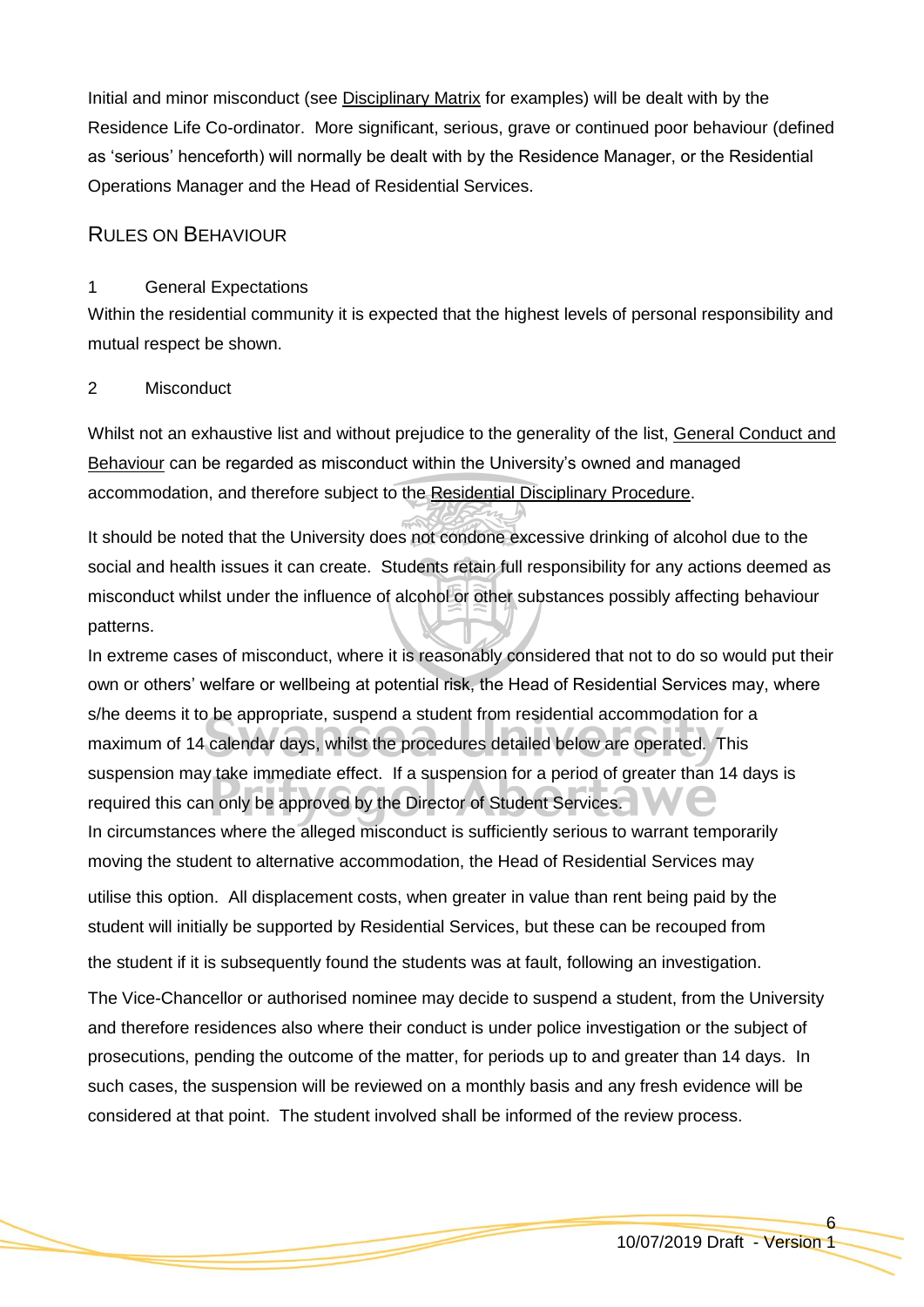## 3 Cause of Damage or Loss

The University has the right to require a student or group of people responsible for the area/facility to pay for any damages or losses caused by confirmed misconduct. Payment of such damage will be aligned with the Residential Services [Charges Policy.](#page-17-0) A proportionate administration fee will be added to the invoice for processing the work.

# CRIMINAL OFFENCES

# REPORTING OF CRIMINAL OFFENCES

Incidents arising in University managed accommodation will be reported to the Police by the University, unless decided otherwise by the Head of Residential Services, in consultation with or with the approval of the Director of Student Services.

### WHERE MISCONDUCT IS ALSO A CRIMINAL OFFENCE

Conduct which constitutes a criminal offence may also constitute misconduct if that conduct:

- a. took place in a University residential property or at a SAS managed property, and/or;
- b. affects or concerns other members of the University, and/or;
- c. damages the reputation of the University, and/or;
- d. itself constitutes misconduct within the terms of this procedure.

## UNIVERSITY/CRIMINAL OFFENCE

The following procedures apply where alleged misconduct would also constitute an offence under the criminal law, if proved in a court of law:

- a. Where the offence under criminal law is considered by the University to be not serious, action under this Code may continue but such action may be deferred at the discretion of the Head of Residential Services pending any police investigation or prosecution.
- b. In the case of serious offences under criminal law, no action (other than suspension from hall in the context of this procedure) pursuant to section 4.2, will be taken under this procedure unless the matter has been reported to the police and either prosecuted or a decision not to prosecute has been taken, at which time the Head of Residential Services should decide whether disciplinary action should continue or be taken. A serious offence is deemed to be one in respect of which a custodial sentence would be given in the event that the student is found guilty of the offence.
- c. Where a finding of misconduct is made and the student has also been sentenced by a criminal court in respect of the same facts, the court's penalty shall be taken into consideration in determining any penalty under these procedures. This decision will lie with either the Residence Manager or the Head of Residential Services dependant on the level of investigation.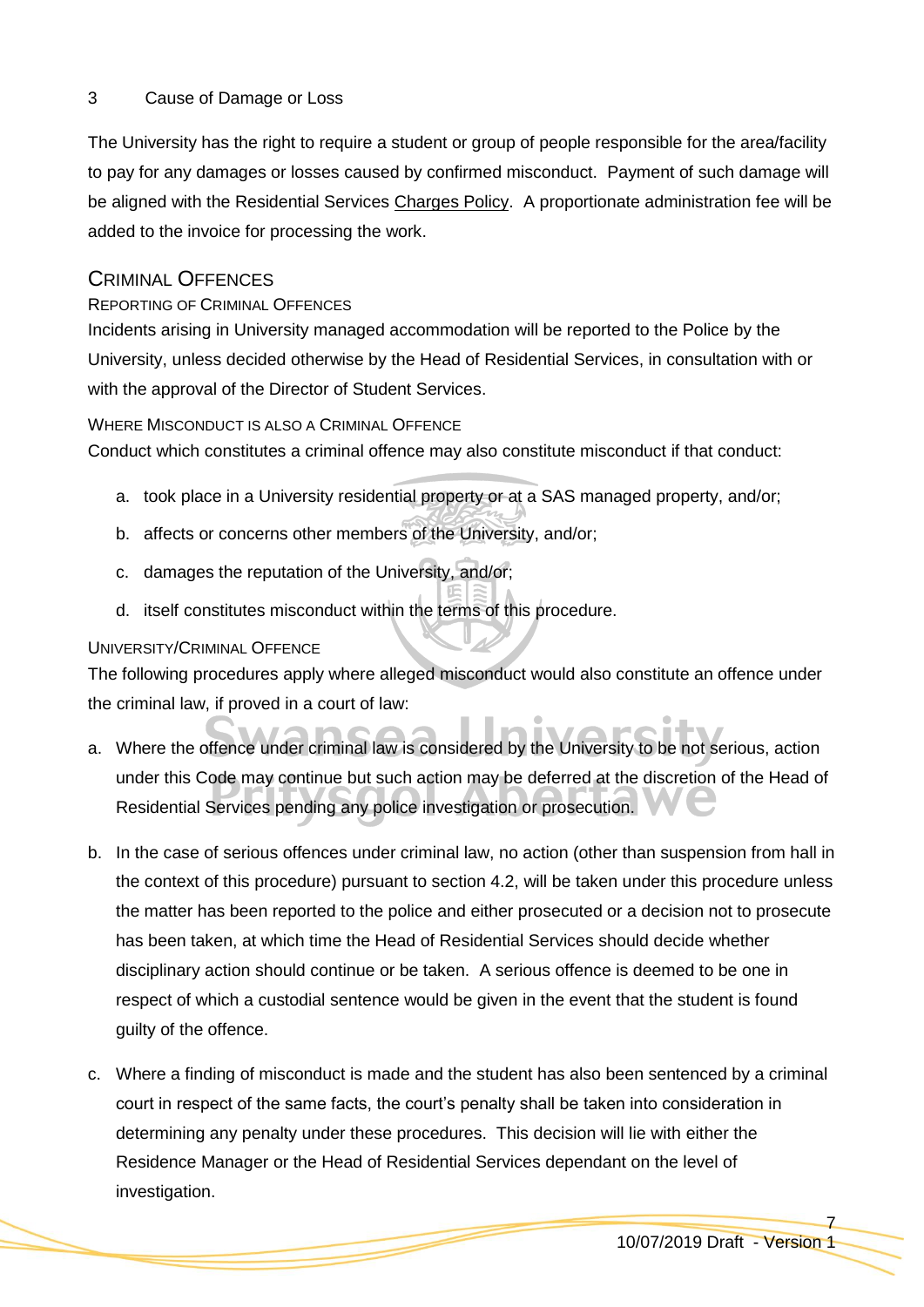d. If the police or the Crown Prosecution Service decide not to prosecute, the University may, exceptionally, proceed with action under these procedures depending on the reasons for the non-prosecution. The student is bound to provide the University with any relevant criminal convictions, which may be established by the University via authorised routes, if the outcomes of the court actions are not disclosed.

# **PROCEDURES**

# GENERAL CONSIDERATIONS

- a. All disciplinary proceedings are strictly confidential between the student and the University and any representative of the student, unless legislation dictates otherwise or the student wishes to disclose information.
- b. At the end of the disciplinary process the University reserves the right to recover any damages and costs that the University has incurred as a result of action by the student concerned, if it was established the student was at fault.



# REPORTING OF MISCONDUCT

Students must report all cases of misconduct to Residential Services or Security staff as soon as possible after they occur and subsequently confirm the incident in writing. The report should contain the following information:

- a. Person or persons against whom the allegation of misconduct is made.
- b. Nature and frequency of the misconduct.
- c. Time and location of the misconduct and its reporting.
- d. Names of witnesses, and where possible contact details, who observed the misconduct and/or others made aware of the misconduct.
- e. Actions taken to deter the misconduct

# INVESTIGATION OF THE MISCONDUCT

The Residence Manager or Residence Life Co-ordinator shall arrange the appropriate level of investigation of the reported misconduct based upon the [Disciplinary Matrix:](#page-13-0)

- a. Once information has been received by the Residence Manager or Residence Life Coordinator, they will determine within 14 working days, which of the following disciplinary proceedings will be invoked if;
	- i. Category A to C sanctions if substantiated an investigation will be carried out by the Residence Life Co-ordinator (or authorised nominee) and may include a meeting with the student. Category A to C sanctions will be issued, if substantiated, by the Residence Life Co-ordinator.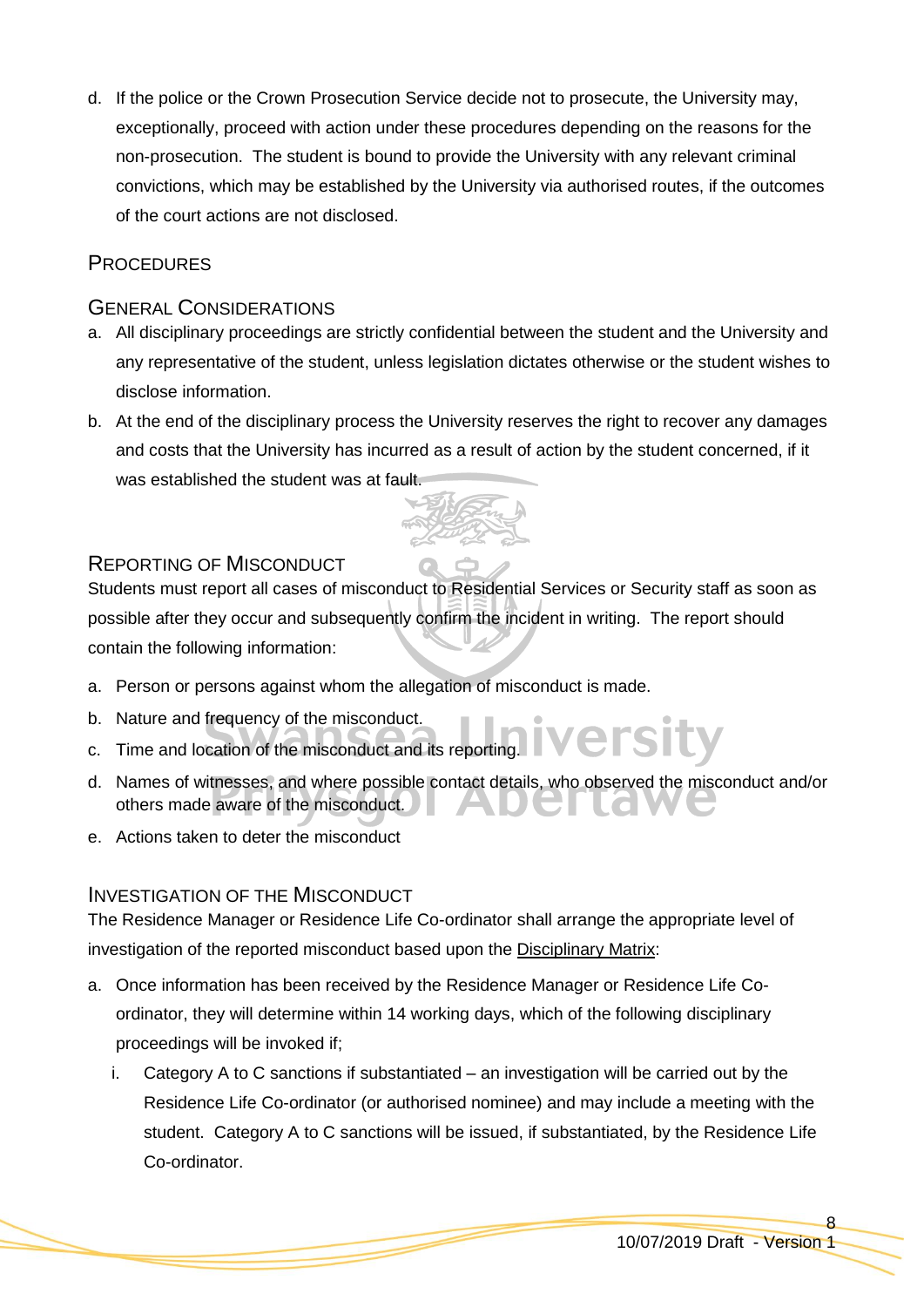- ii. Category D (serious) sanction if substantiated the investigation is to be carried out by the Residence Life Co-ordinator and presented to the Residence Manager (or authorised nominee), who will preside over matters.
- iii. Category E (serious) sanction would be issued if substantiated the investigation is to be carried out by the applicable Residence Manager and presented to the Residential Operations Manager and the Head of Residential Services (or authorised nominee), who will preside over matters.
- iv. Non-residential matters are passed onto the appropriate University member of staff to deal with the investigation under the University Disciplinary Regulations.
- b. When (i) is invoked, the Residence Life Co-ordinator may meet with the student to allow the student to provide counter evidence. A decision will be made by the member of staff within 3 working days, but ideally at the end of the meeting with the student. This decision will be recorded on the student's accommodation file and sanctions highlighted in the [Disciplinary](#page-13-0)  [Matrix](#page-13-0) imposed. A decision can be made in a student's absence, if the student is invited to a hearing but fails to attend. There is no appeal of issued sanctions A to C.
- c. In circumstances where option 6.3 (a) (ii) is invoked it is the responsibility of the Residence Life Co-ordinator to ensure that:
	- i. The student is informed in writing of the alleged misconduct, the procedures which will be adopted for its investigation, the interview arrangements, and the right to be accompanied either by an impartial fellow student or a representative of the Students' Union, or a member of the academic, welfare or advisory staff of the University, but not accompanied or represented by any other individual.
	- ii. Before the hearing, the name and position of any accompanying person should be advised to the Residence Manager, who has discretion to object on grounds of involvement in the incident.
	- iii. The Residential Operations Manager and Head of Residential Services (or authorised nominee), will oversee proceedings.
	- iv. The facts surrounding the alleged breach are investigated by Residence Life Co-ordinator, taking into account the statements of any available witnesses. This information is to be presented to the Residence Manager (or authorised nominee), by the Residence Life Coordinator as part of the interview process. The student is to be given the opportunity, at a hearing, to respond to the evidence.
	- v. If the student is invited to such a hearing and fails without good reason to attend, the Residence Manager may reach a decision in his/her absence or recommend suspension of proceedings pending compliance.
	- vi. The Residence Manager has the authority to implement any one or a combination of the following:
		- No disciplinary action taken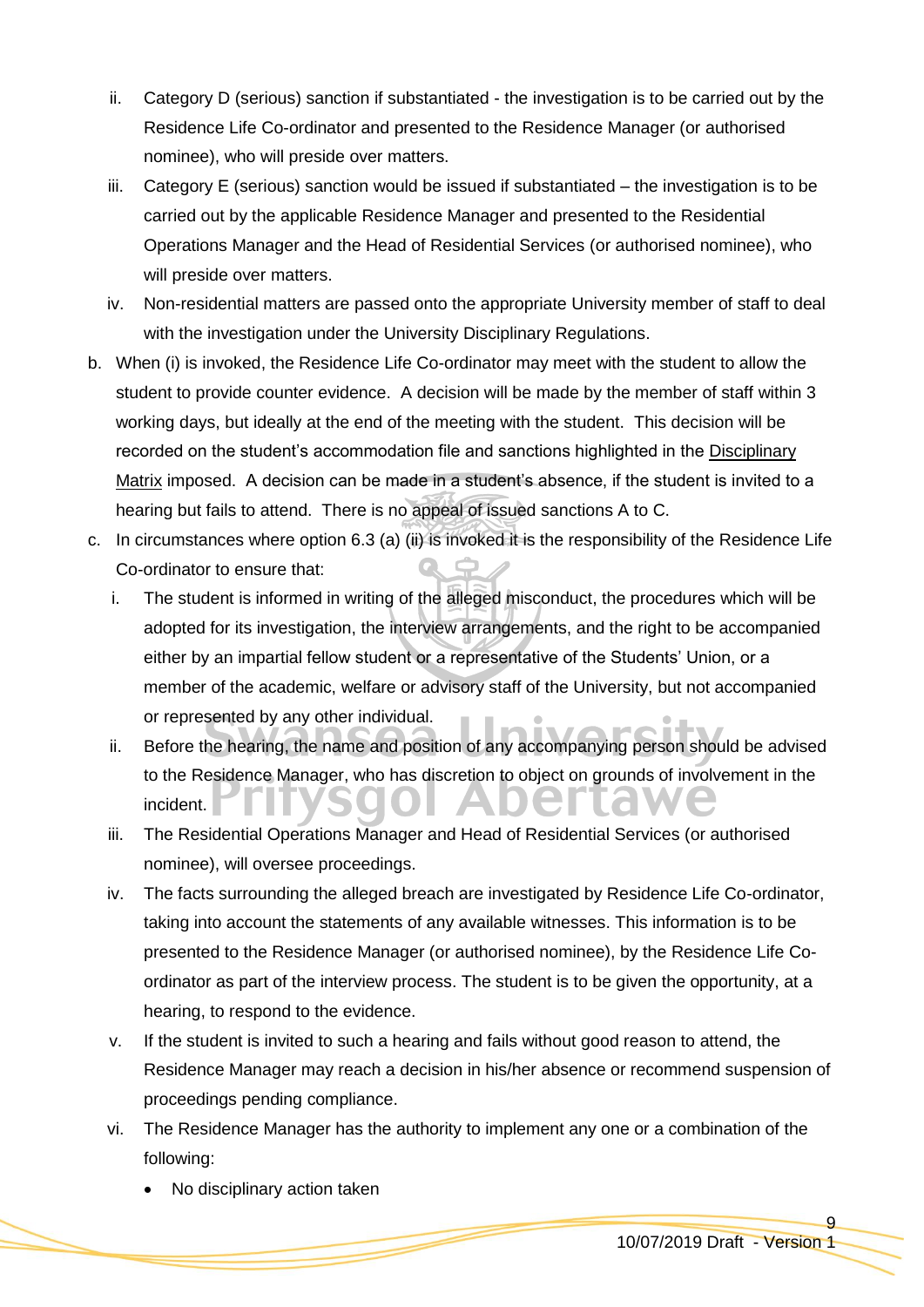- Category A, B, C or D sanction is issued and a note is placed on the student's accommodation records giving the date of the warning and the reasons it was issued. The student shall receive a copy of that note and the consequences of further offences will be explained to him/her
- Order of payment to compensate damages
- Letter of Apology from the student to the impacted party
- One or more of the sanctions highlighted in the Disciplinary Matrix
- d. In circumstances where option 6.3 (a) (iii) is invoked it is the responsibility of the Residence Manager to ensure that:
	- i. The student is informed in writing of the alleged misconduct, the procedures which will be adopted for its investigation, the interview arrangements, and the right to be accompanied either by a (non-interested) fellow student or a representative of the Students' Union, or a member of the academic, welfare or advisory staff of the University, but not accompanied or represented by any other individual.
	- ii. Before the interview, the name and position of any accompanying person should be advised to the Residential Operations Manager, who has discretion to object on grounds of involvement in the incident.
	- iii. The Residential Operations Manager and Head of Residential Services will preside over proceedings.
	- iv. The facts surrounding the alleged breach are investigated by the Residence Manager or authorised nominee, taking into account the statements of any available witnesses. This information is to be presented to the Residential Operations Manager and Head of Residential Services, by the Residence Manager. The student is to be given the opportunity, at a hearing, to respond to the evidence.
	- v. If the student is invited to such a hearing and fails without good reason to attend, the Residential Operations Manager and the Head of Residential Services, may reach a decision in his/her absence or recommend suspension of proceedings pending compliance.
	- vi. The Residential Operations Manager and the Head of Residential Services have the authority to implement one or a combination of the following:
		- That no disciplinary action be taken.
		- Category A, B, C or D sanction is issued and a note is placed on the student's accommodation records until the end of the licence agreement giving the date of the warning and the reasons it was issued. The student shall receive a copy of that note and the consequences of further offences will be explained to him/her.
		- Order of payment to compensate damages.
		- Letter of apology from the student to the impacted party.
		- That the student be suspended from Residences only on the grounds of safety and wellbeing (see 4.2).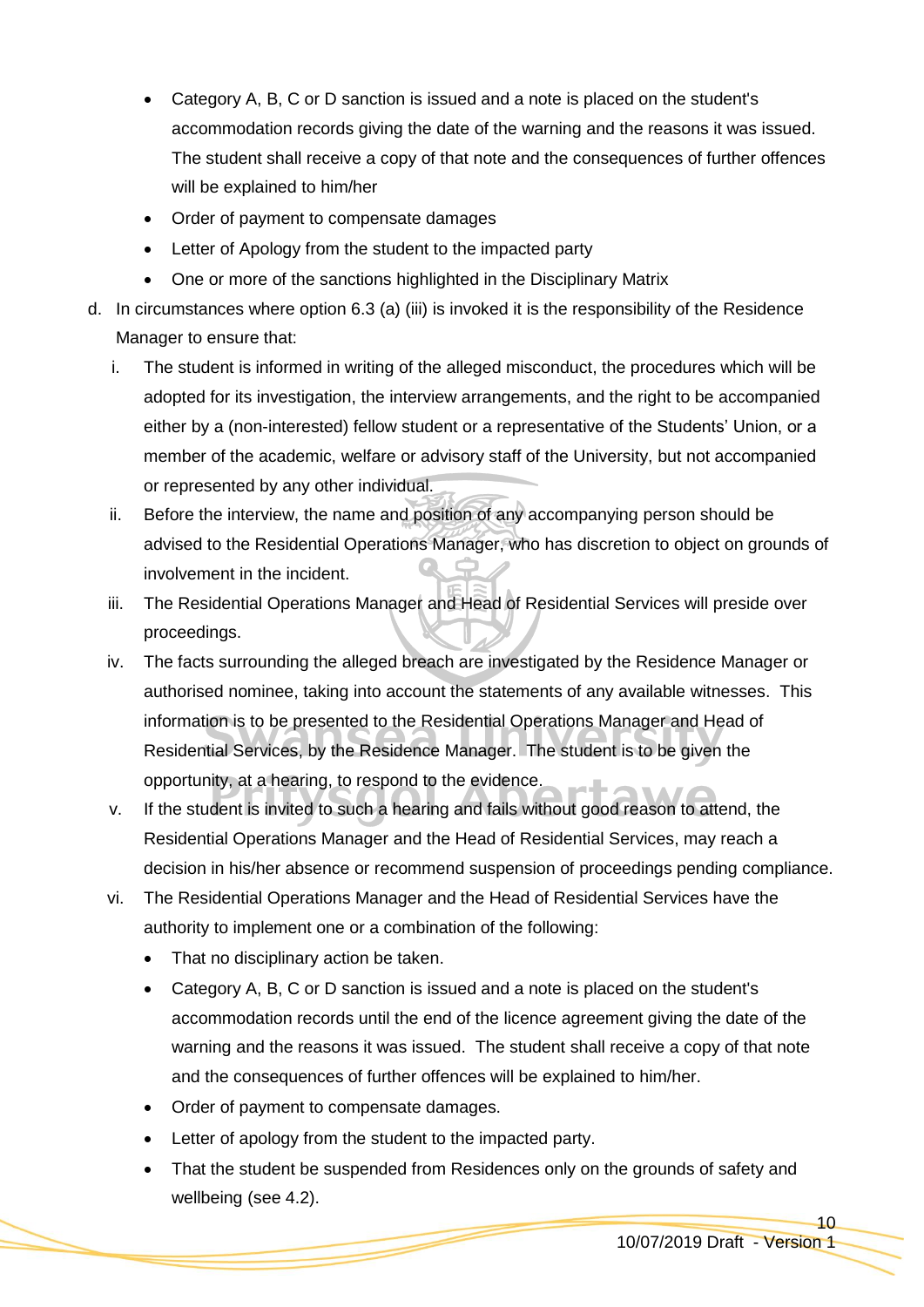- That the student should be expelled from residences.
- e. The usual series of events are sanctions A to E are issued in sequential order. This sequence may be over-ridden, if the **Disciplinary Matrix** determines otherwise.
- f. If a student receives a Category D sanction, he/she will be required to sign a copy to acknowledge receipt. This warning will form a Behavioural Contract. It will state that if the student repeats the offence or receives a further Category D sanction, following disciplinary proceedings involving conduct of the same nature or not, then he/she risks being expelled from the Halls of Residence.
- g. If the student is to be issued a 'notice to quit' then the notice to quit will not be processed until the appeal procedure, see section 7, has been completed. If the time limit for commencing an appeal under section 7.1.has expired and no appeal has been received then the Residential Operations Manager will implement the 'notice to quit' process.
- h. A record of any formal disciplinary action shall be placed on the student's accommodation file for the remainder of the licence agreement and may be used when prioritising residential places for the following academic year. Those students who have been issued with a Category D or E sanction will not be allocated accommodation in future years.



# **Swansea University Prifysgol Abertawe**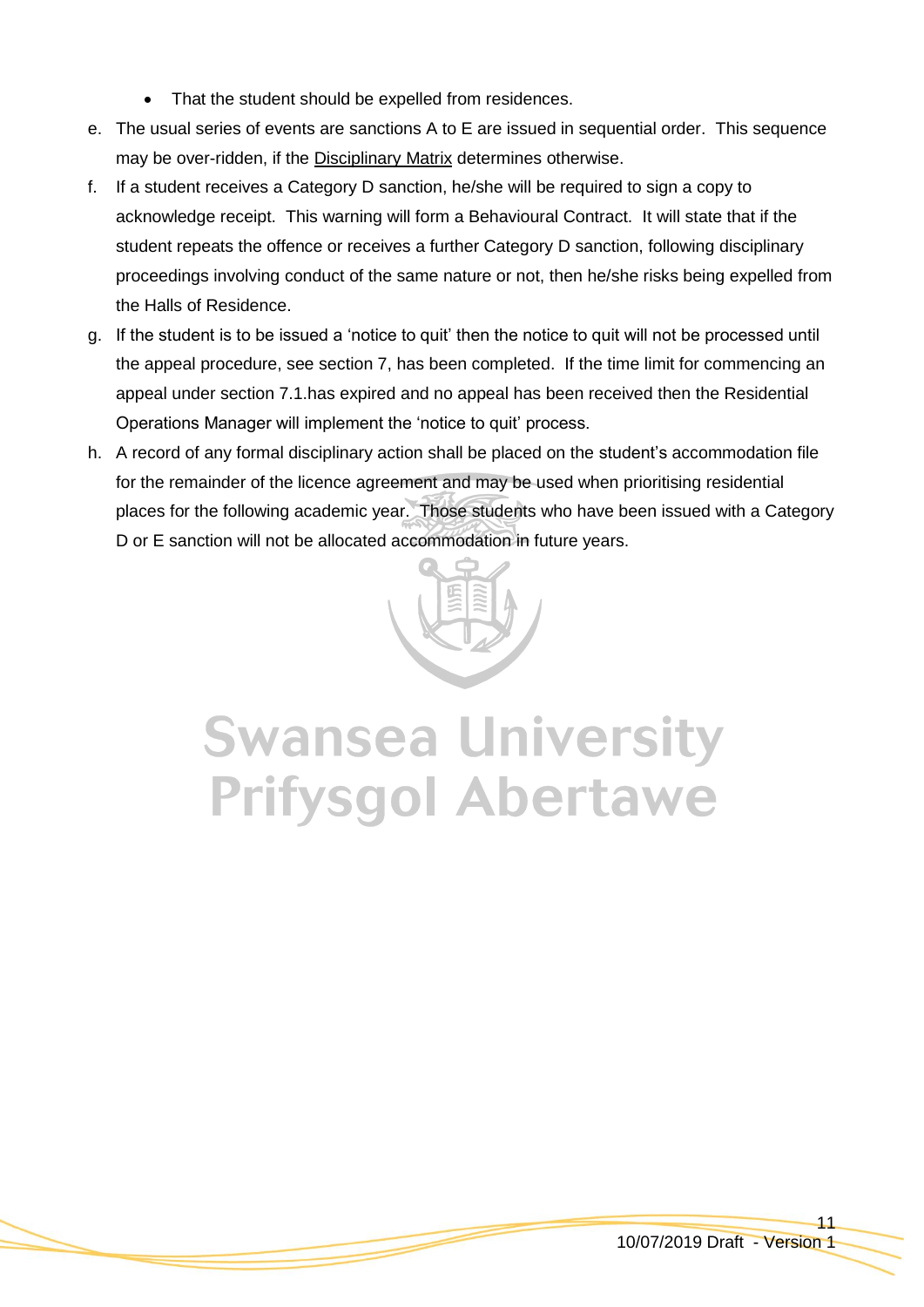# iii. APPEALS

# RIGHT AND NOTICE OF APPEAL

A student may appeal against Category A to C sanctions if a payment is required or a student is required to undertake community service or a health and safety course, but only if new evidence comes to light or it can be demonstrated due processes were not followed. No appeal can be made if the sanction is a formal written warning on the student's accommodation record. Appeals are to be made in writing to Residential Services within 14 days of the adjudication. Appeals against Category D sanctions are made by writing to the Residential Operations Manager within 14 working days of the adjudication being made by the Residence Manager or authorised nominee and received by the student. An appeal against the issue of a Category E/notice to quit, recommended by the Residential Operations Manager and Head of Residential Services, must be submitted in writing, to the Director of Student Services within 14 days of the adjudication being made by the Residential Operations Manager and Head of Residential Services and received by the student.

# DECISION OF APPEAL

The Director of Student Services may confirm, overturn or modify the decision and recommendation(s) of the Residential Operations Manager and Head of Residential Services. In turn, the Residential Operations Manager may confirm, overturn or modify the decision and recommendation(s), of the Residence Manager. The decision of the Director of Student Services will be made known to the student making the appeal within 14 working days.

If a student remains dissatisfied with the outcome of the Appeal they may request a [Final Review](http://www.swan.ac.uk/registry/academicguide/conductandcomplaints/finalreviewprocedure/) within 14 working days of the date of the Category E Appeal decision, by completing and submitting to the Academic Registrar the Final Review Application Form. (Form and details of the grounds for **Final Review** are available from the Academic Registry and online.)

Once the Final Review process has been completed the Academic Registrar will issue the student with a Completion of Procedures letter confirming the University's final decision and that the procedures have been completed. A student may then consider asking the [Office of the](http://www.oiahe.org.uk/)  Independent [Adjudicator for Higher Education \(OIA\),](http://www.oiahe.org.uk/) or the [UUK Student Accommodation Code](http://www.uukcode.info/) administrator, to externally review the handling of the case.

# **The standard of proof to be satisfied in respect of allegations of student misconduct**

A student shall be presumed to be innocent until proven otherwise, the burden of proof (duty of proving the allegation) shall rest on the University and the standard of proof should be on the balance of probabilities.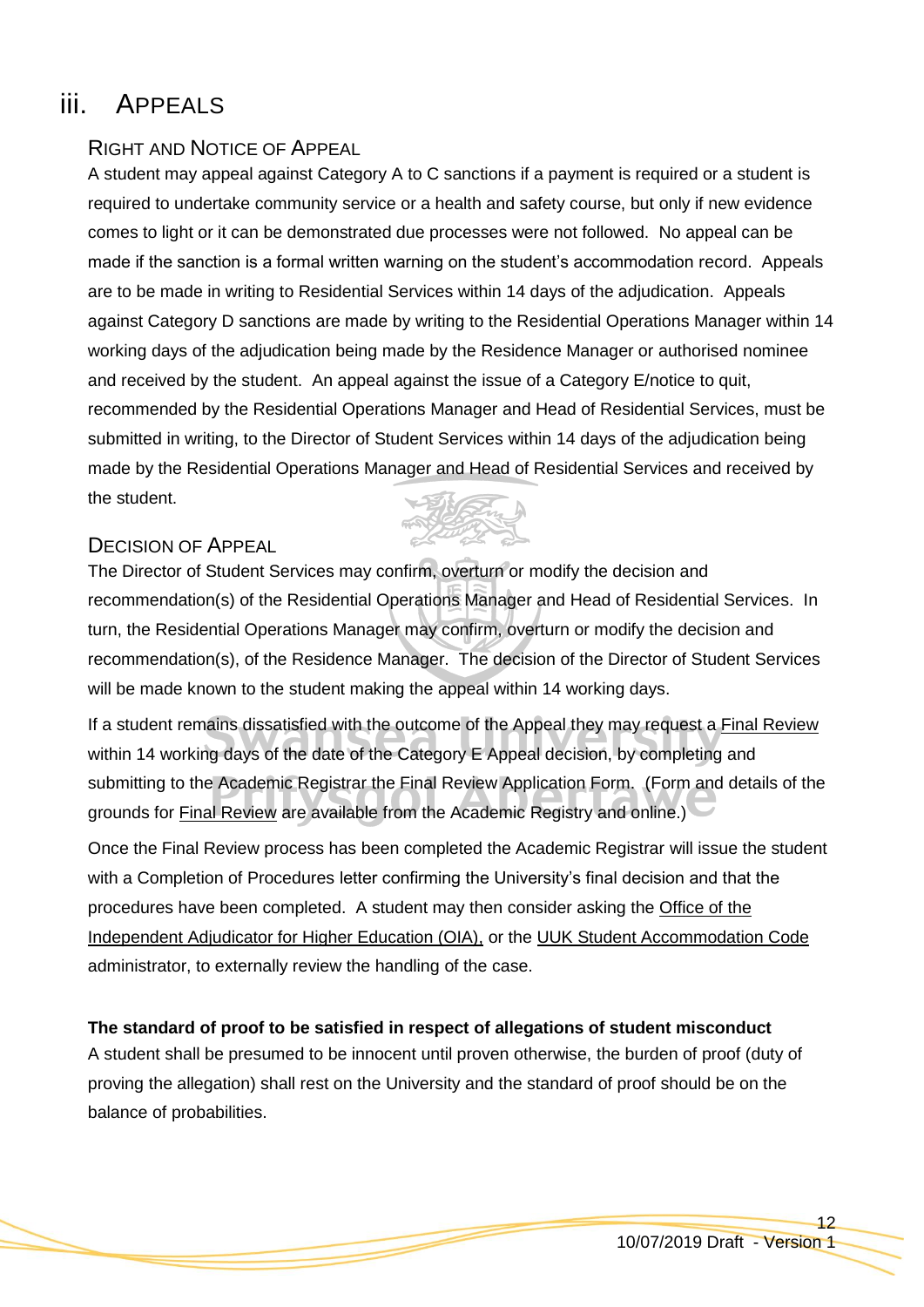# REPORT TO THE STUDENT AFFAIRS COMMITTEE

Any residential disciplinary proceeding resulting in a 'notice to quit' being issued and any subsequent appeals will be reported to the Student Affairs Committee.



# **Swansea University Prifysgol Abertawe**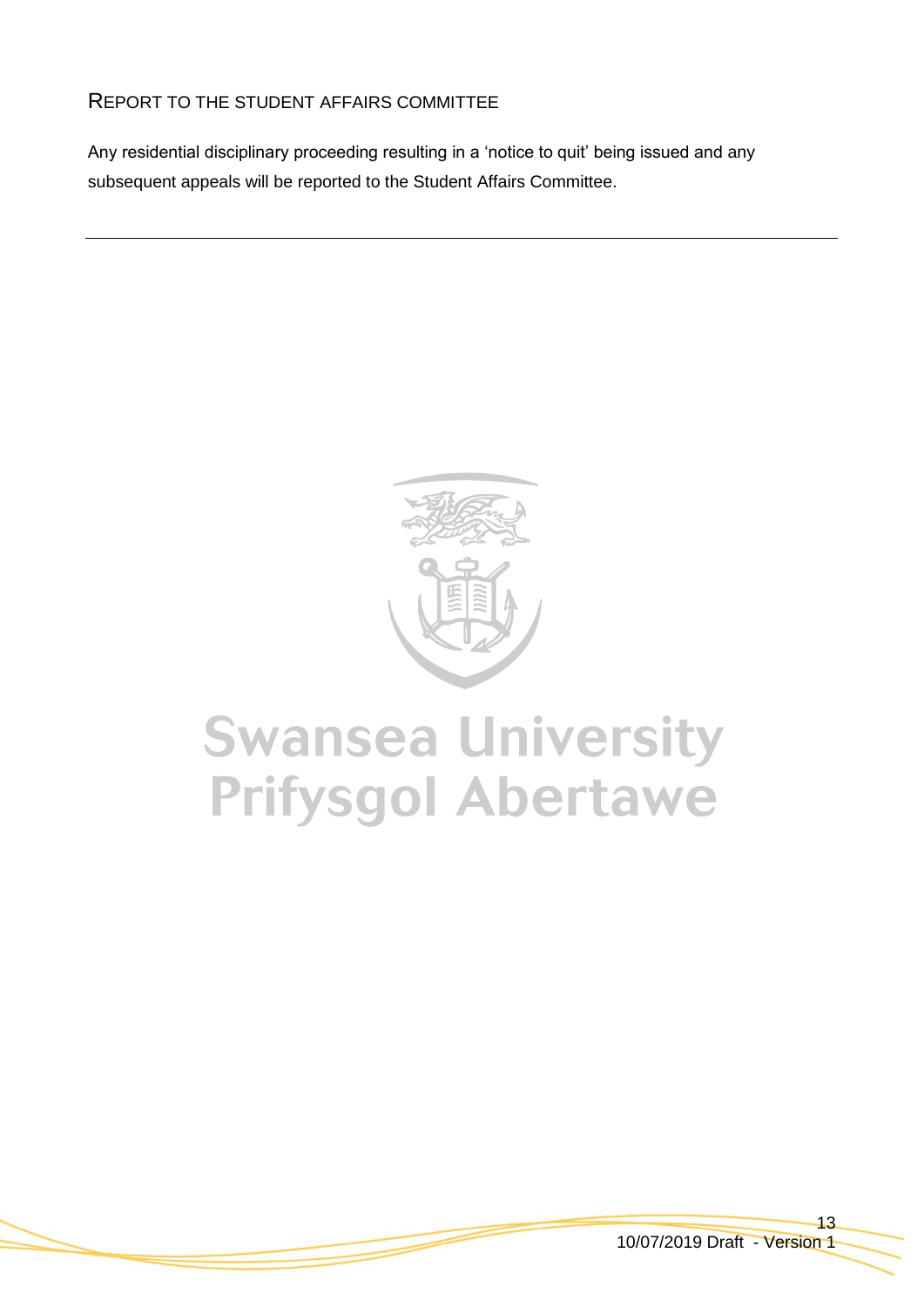# <span id="page-13-0"></span>iv. DISCIPLINARY MATRIX

The Disciplinary Matrix details what the normal level of sanction will be for breaches of Residence Regulations, within each Category A-E. The disciplinary processes are explained in full in the Residential Disciplinary Procedure. Examples of beaches of the Regulations are indicative but not exhaustive and are provided to steer Residential team members to the appropriate process to follow.

|                                                                                          | Category                | Incident/breach of Regulation                                                      | Normal level of sanctions imposed                                       |
|------------------------------------------------------------------------------------------|-------------------------|------------------------------------------------------------------------------------|-------------------------------------------------------------------------|
| Residence Life Coordinator<br>(Assistant Residence Manager in<br>the absence of the RLC) | Α                       | Low level noise disruption                                                         | Formal verbal warning                                                   |
|                                                                                          |                         | Excessive lock outs (i.e. + 10 times)                                              | Recharge for damage caused and                                          |
|                                                                                          |                         | Untidy communal areas (including<br>refusal to clean facilities when<br>requested) | administration costs                                                    |
|                                                                                          |                         | Accidental damage to property                                                      |                                                                         |
|                                                                                          |                         | Leaving items in corridors/escape<br>routes                                        |                                                                         |
|                                                                                          |                         | Operating unsafe electrical<br>equipment                                           |                                                                         |
|                                                                                          |                         | Failure to comply with car parking<br>regulations                                  |                                                                         |
| Residence Life Coordinator<br>(Assistant Residence Manager in<br>the absence of the RLC) | в                       | Deliberate or significant noise                                                    | Written warning                                                         |
|                                                                                          |                         | disruption<br>Causing disturbance to local private                                 | Recharge for damage caused and<br>administration costs                  |
|                                                                                          |                         | residents                                                                          |                                                                         |
|                                                                                          |                         | Petty theft                                                                        |                                                                         |
|                                                                                          |                         | Propping open a fire door                                                          |                                                                         |
|                                                                                          |                         | Accidental false alarm activation                                                  |                                                                         |
|                                                                                          |                         | Misuse of the internal telephone<br>system                                         | ersity                                                                  |
|                                                                                          |                         | Distribution of promotional material                                               |                                                                         |
|                                                                                          |                         | Repeated offence(s) of a lower<br>category                                         |                                                                         |
| (Assistant Residence Manager in<br>the absence of the RLC)<br>Residence Life Coordinator | $\overline{\mathsf{c}}$ | Accessing restricted areas                                                         | Any of the above sanctions in                                           |
|                                                                                          |                         | Throwing items from windows                                                        | Category B plus:                                                        |
|                                                                                          |                         | Deliberate damage to property                                                      | Requirement to attend Fire Safety<br>Seminar (non-attendance results in |
|                                                                                          |                         | Smoking in a non-smoking area                                                      | disciplinary sanctions being                                            |
|                                                                                          |                         | Tampering with fire fighting and fire<br>detection equipment                       | escalated)                                                              |
|                                                                                          |                         | Not cooperating during a fire alarm                                                | Requirement to attend Alcohol<br>Awareness training (non-attendance     |
|                                                                                          |                         | <b>Theft</b>                                                                       | results in disciplinary sanctions being                                 |
|                                                                                          |                         | Repeated offence(s) of a lower                                                     | escalated)                                                              |
|                                                                                          |                         | category                                                                           | <b>Community Service</b>                                                |
|                                                                                          |                         |                                                                                    | Written report to student's Head of<br>Department and tutor             |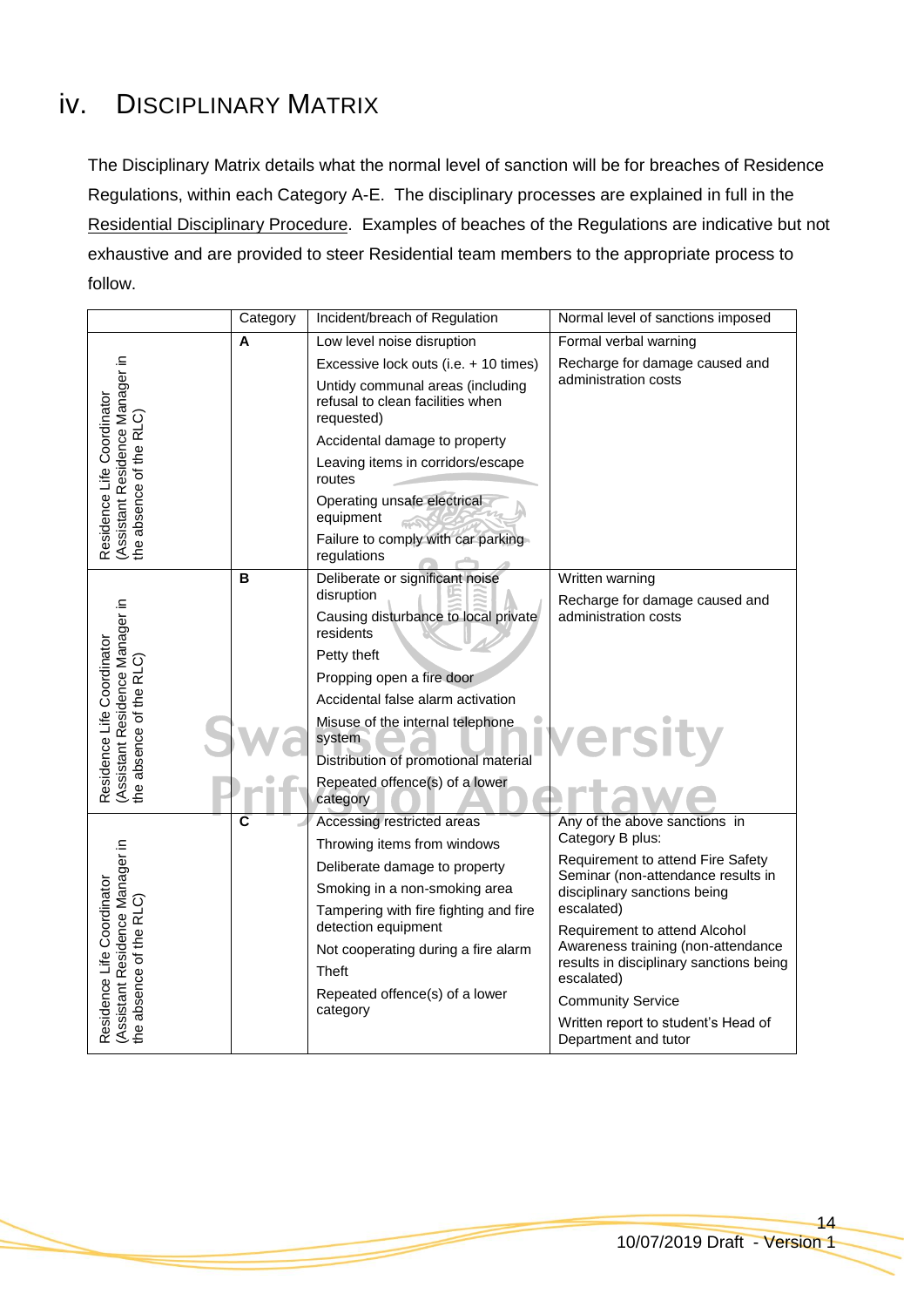| (RM on opposing campus can deputise)<br>Residence Manager                                                                 | D | Assault                                                                                            | Any of the above sanctions in                                                                                           |
|---------------------------------------------------------------------------------------------------------------------------|---|----------------------------------------------------------------------------------------------------|-------------------------------------------------------------------------------------------------------------------------|
|                                                                                                                           |   | Possession of prohibited items such                                                                | Category A-C plus:                                                                                                      |
|                                                                                                                           |   | as fireworks or weapons                                                                            | <b>Behavioural Contract</b>                                                                                             |
|                                                                                                                           |   | Bullying or intimidatory behaviour                                                                 | Referral to Dignity at Work and                                                                                         |
|                                                                                                                           |   | Use of social networks that impacts<br>individuals or groups in a<br>negative/inappropriate manner | Study<br>Transfer to an alternative room or<br>residence (in case of health and<br>safety to student or other students) |
|                                                                                                                           |   | Possession of prohibited drugs                                                                     |                                                                                                                         |
|                                                                                                                           |   | Verbal abuse of university staff or<br>contractors                                                 |                                                                                                                         |
|                                                                                                                           |   | Tampering with fire alarm panels                                                                   |                                                                                                                         |
|                                                                                                                           |   | Use/access of premises for<br>inappropriate commercial use                                         |                                                                                                                         |
|                                                                                                                           |   | Repeated offence(s) of a lower<br>category                                                         |                                                                                                                         |
| $\tilde{\mathbf{c}}$<br>and Head of<br>Manager and Head<br>Residential Services<br>authorised nominee)<br>Residential Ops | Е | Serious Assault                                                                                    | Permanent exclusion from<br>Residence                                                                                   |
|                                                                                                                           |   | Drug Dealing                                                                                       |                                                                                                                         |
|                                                                                                                           |   | Major Criminal Damage                                                                              | Referral to the Academic Registry<br>under the University's Formal                                                      |
|                                                                                                                           |   | Significant theft                                                                                  | <b>Disciplinary Procedures</b>                                                                                          |
|                                                                                                                           |   | Any activity posing a serious risk of<br>harm or death to others                                   |                                                                                                                         |
|                                                                                                                           |   | Repeated offence(s) of a lower<br>category                                                         |                                                                                                                         |



# **Swansea University Prifysgol Abertawe**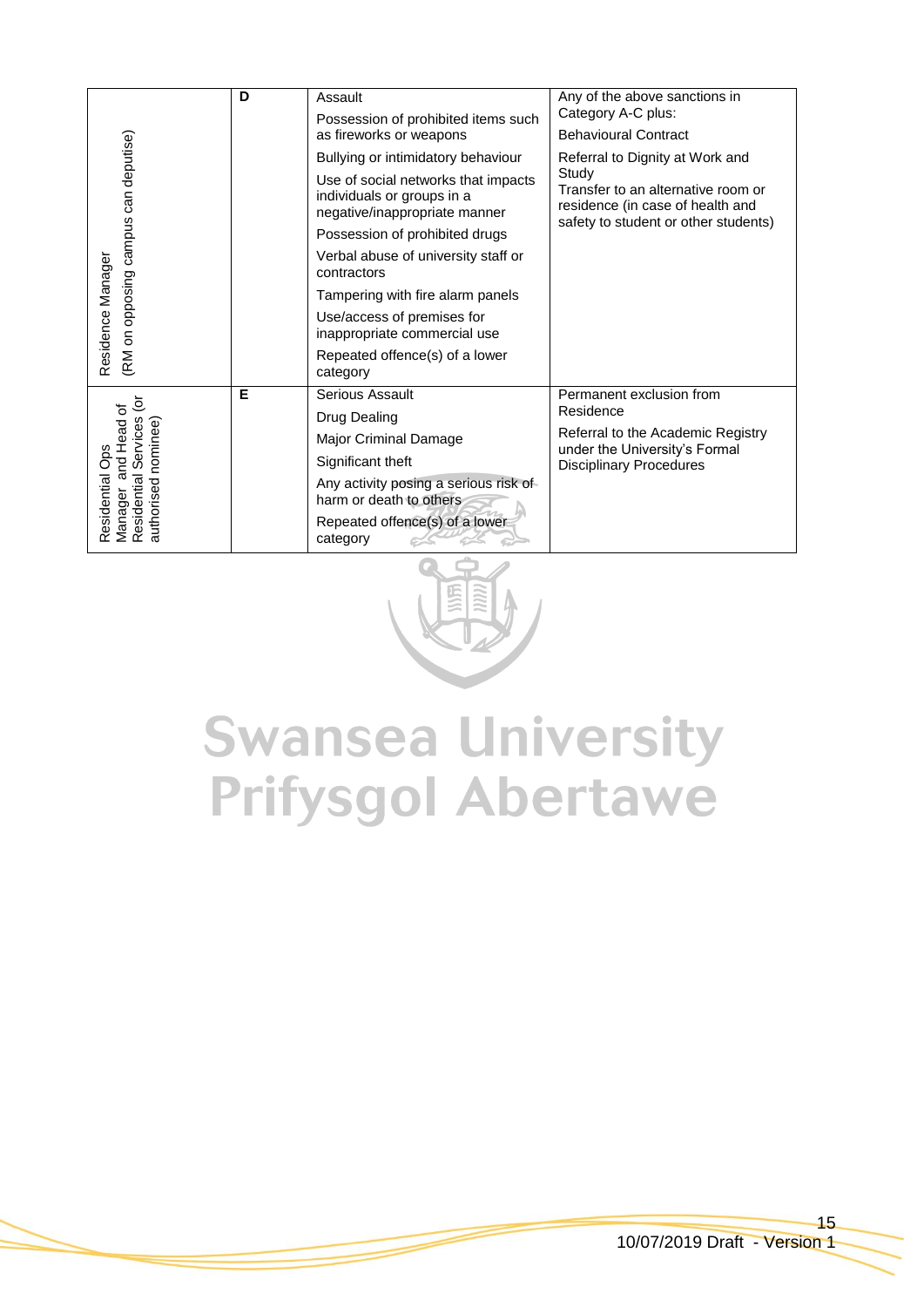# APPENDIX B: RESIDENTIAL SERVICES' POLICIES



# **Swansea University Prifysgol Abertawe**



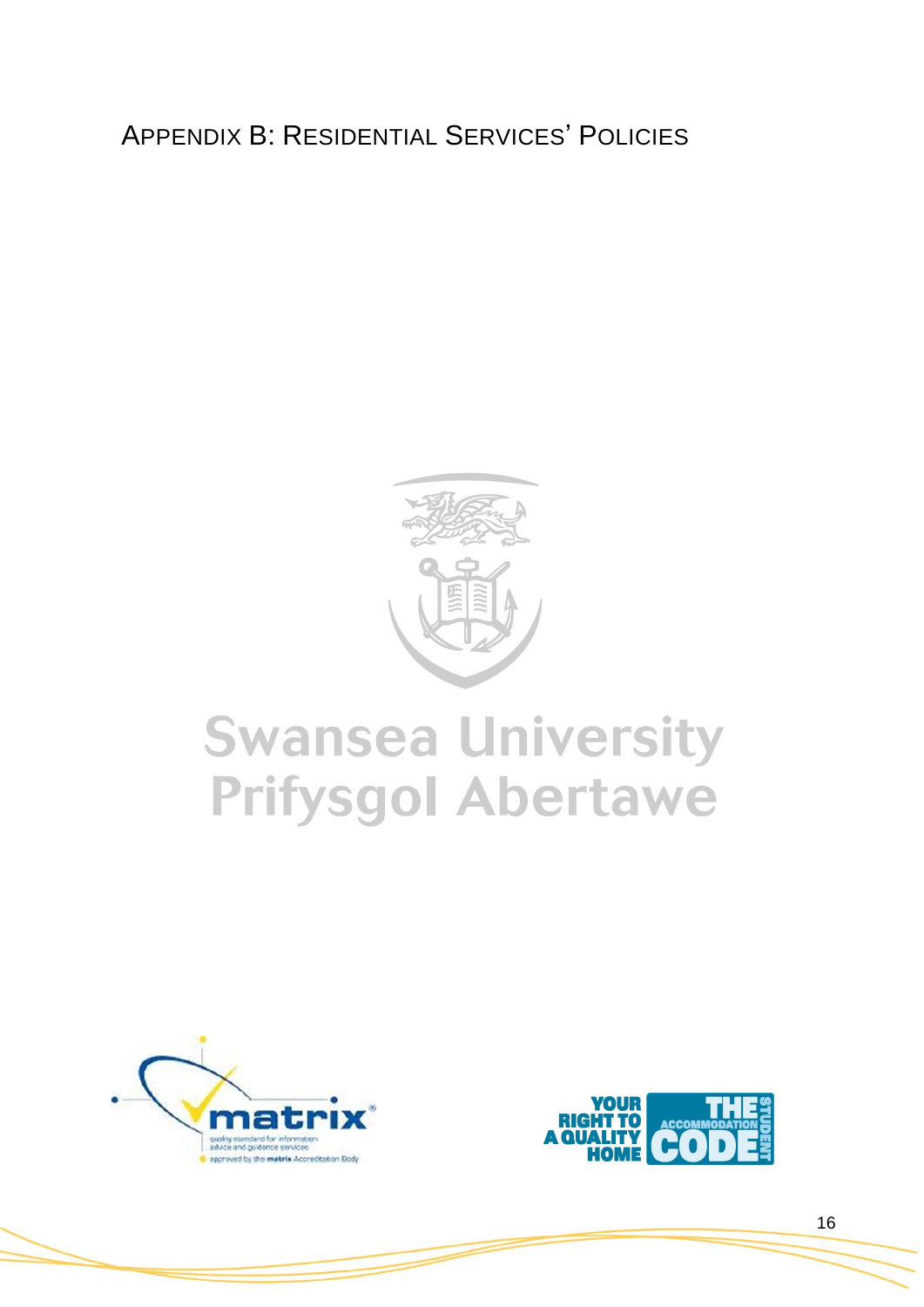# v. COMPENSATION POLICY

- The University shall not be liable in the respect of interruption to services by reason of mechanical defect/breakdown/ frost/ inclement conditions or unavoidable shortages of fuel/materials/water/labour or any other beyond the reasonable control of the University.
- Building faults inevitably occur in all accommodation. Providing that the faults are promptly repaired it is not appropriate to pay compensation. However, in exceptional circumstances, payment of compensation may be proper; this will normally occur when there has been a significant failure to provide an appropriate service response.
- If compensation is considered, it will be calculated using the following criteria:
	- $\circ$  Loss of heating 15% of net rent for the period of the loss (after first 48 hours)
	- o Loss of hot water 15% of net rent for the period of the loss (after first 48 hours)
	- $\circ$  Loss of heating and hot water -30% of net rent for the period of the loss (after first 48 hours)
	- o Complete loss of bathroom/en suite facilities 25% of net rent for period of loss\* (after Lo first 48 hours)
	- o Complete loss of kitchen facilities 25% of net rent for period of loss\* (after first 48 hours)
	- $\circ$  Loss of use of bedroom 50% of net rent for period of loss\* (after first 24 hours)
	- $\circ$  Complete loss of use of accommodation 100% of net rent for period of loss\*

*Only applicable if suitable alternative facilities are not offered within one working day*

- Other reasonable expenses will be considered on an individual basis.
- Wherever expenses are agreed with your Residence Manager in advance, receipts should be provided.al Abertaw **VSOC**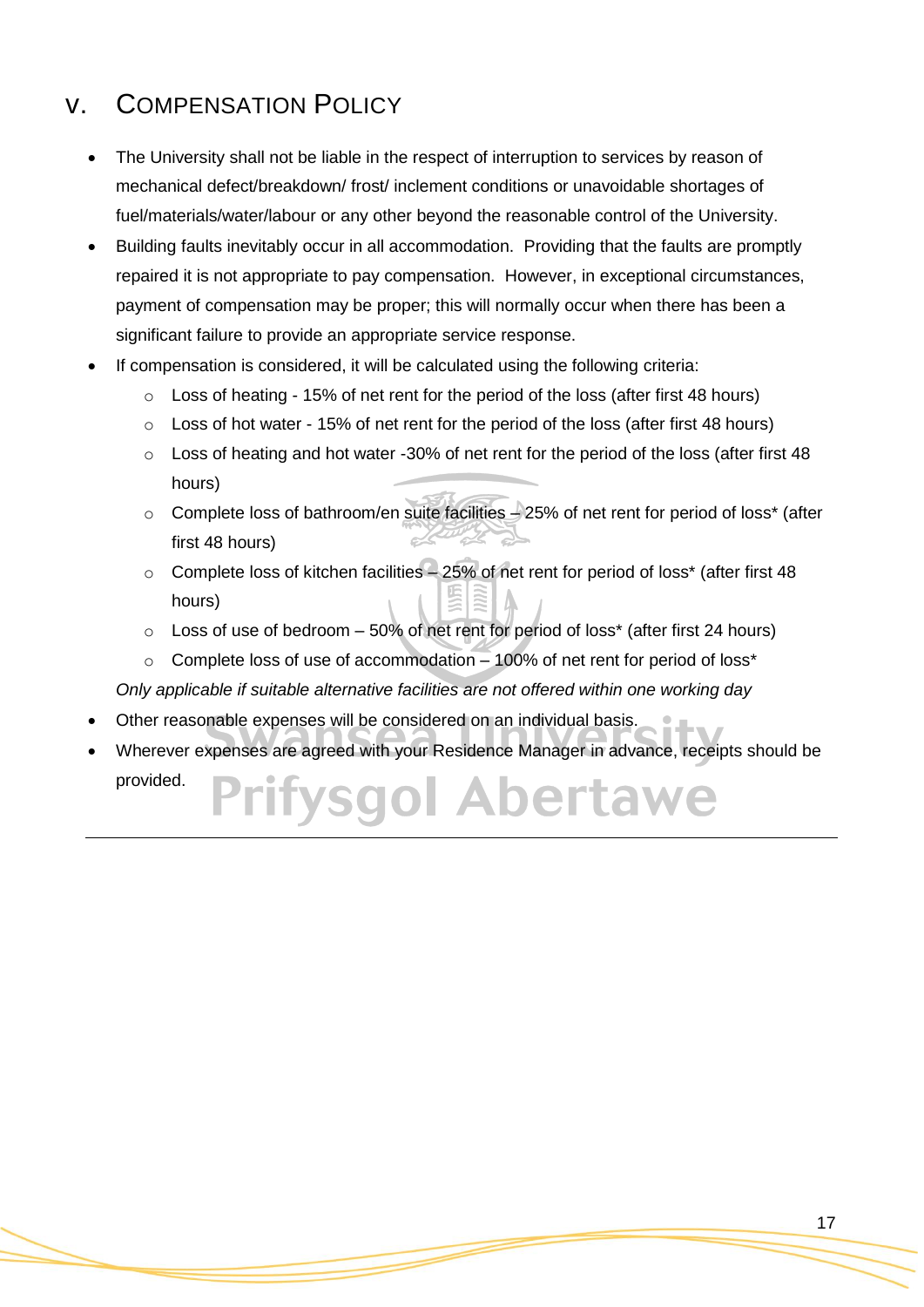# <span id="page-17-0"></span>vi. CHARGES POLICY

To maintain the standards in our residences whilst striving to keep rents affordable, we must recover costs from instances of damage.

Circumstances when charges are levied

- Charges will only be levied following a meeting with resident(s):
	- o To investigate how damages occurred
	- o To provide a full explanation of possible costs.
- The Licensee forms part of a community which requires every student ensures it is a safe and well maintained environment. As such any communal damage costs will only be imposed, where, after reasonable investigation, the person or persons responsible for the damage cannot be identified.
- The above does not apply if unreported damage is found on inspection after you have moved out of your accommodation. If this is the case, you will be billed for damage caused without the requirement of a meeting.
- Charges will be transparent and copy invoices of all costs can be made available on request.
- Charges will incur a 15% administration charge, up to a maximum of £50.00.

Appeals

- You can appeal against charges in writing to your Residence Manager.
	- Residential Disciplinary Procedure
- As well as recouping costs to rectify damage, instances of damage may also invoke the Residential Disciplinary Procedure.

Payment

- All damage charges must be paid in full on or before the next accommodation payment due date.
- Charges incurred after all residence fees have been paid must be paid within a month of receipt.
- If you are unable to pay damage charges in full due to financial difficulties, you must arrange an appointment with Residential Services' to arrange a suitable payment plan.
- If you fail to pay damage charges within the above timescales, you will invoke the University's debt collecting procedures.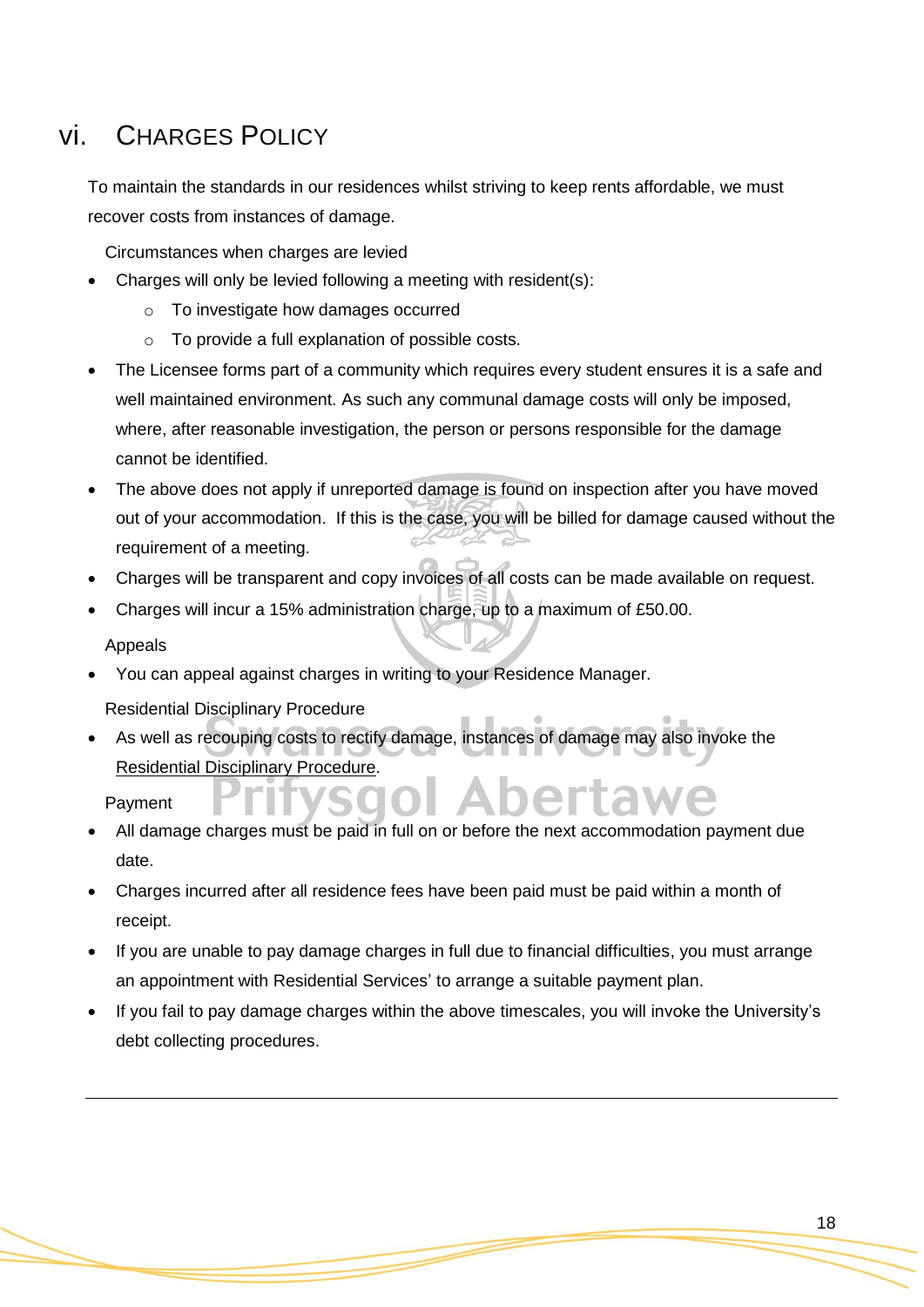APPENDIX C: GENERAL INFORMATION



# **Swansea University Prifysgol Abertawe**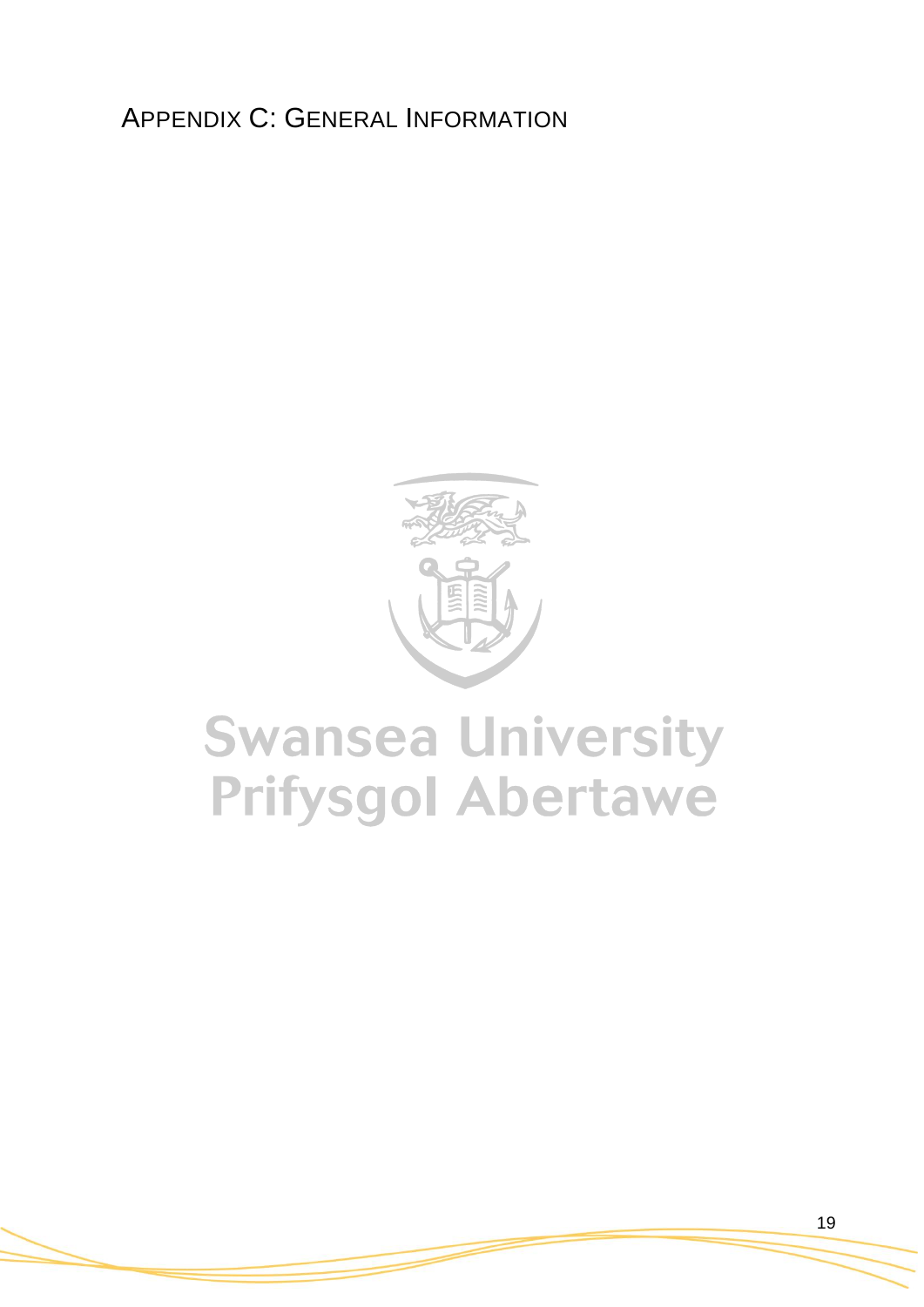# vii. STUDENT SERVICES – OUR VALUES

- $\triangleright$  Excellence & Innovation
- $\triangleright$  Diversity, Inclusivity and Respect
- $\triangleright$  Honesty & Integrity
- $\triangleright$  Partnership & Teamwork
- $\triangleright$  Sustainability

Excellence & Innovation – we are a professionally skilled team who go the extra mile to develop and deliver innovative, high quality, student focused services to support individual students' learning, aspirations and potential. To promote this, we support the development and wellbeing of our staff and encourage creativity and innovation in the workplace.

Diversity, Inclusivity and Respect – we are a diverse group of individuals who work to support all students, to break down perceived barriers and to promote a strong community ethos based on dignity, respect and fairness. We actively support widening access and community cohesion.

Honesty & Integrity – our primary concern is the best interests of students. We provide information on available options and offer confidential advice and guidance within appropriate professional boundaries to support autonomous decision making. Our decision making processes are open and transparent.

Partnership & Teamwork – we work as one team, within appropriate boundaries of confidentiality, with students, other University Professional Services, Colleges, the Students' Union, partner institutions and external agencies to ensure a holistic approach to the delivery of an excellent experience for every student.

Sustainability – we stand alongside students, providing the individual support that is needed to encourage and enable them to support themselves as global citizens and contribute to a sustainable future. Our operations aim for sustainable use of resources.



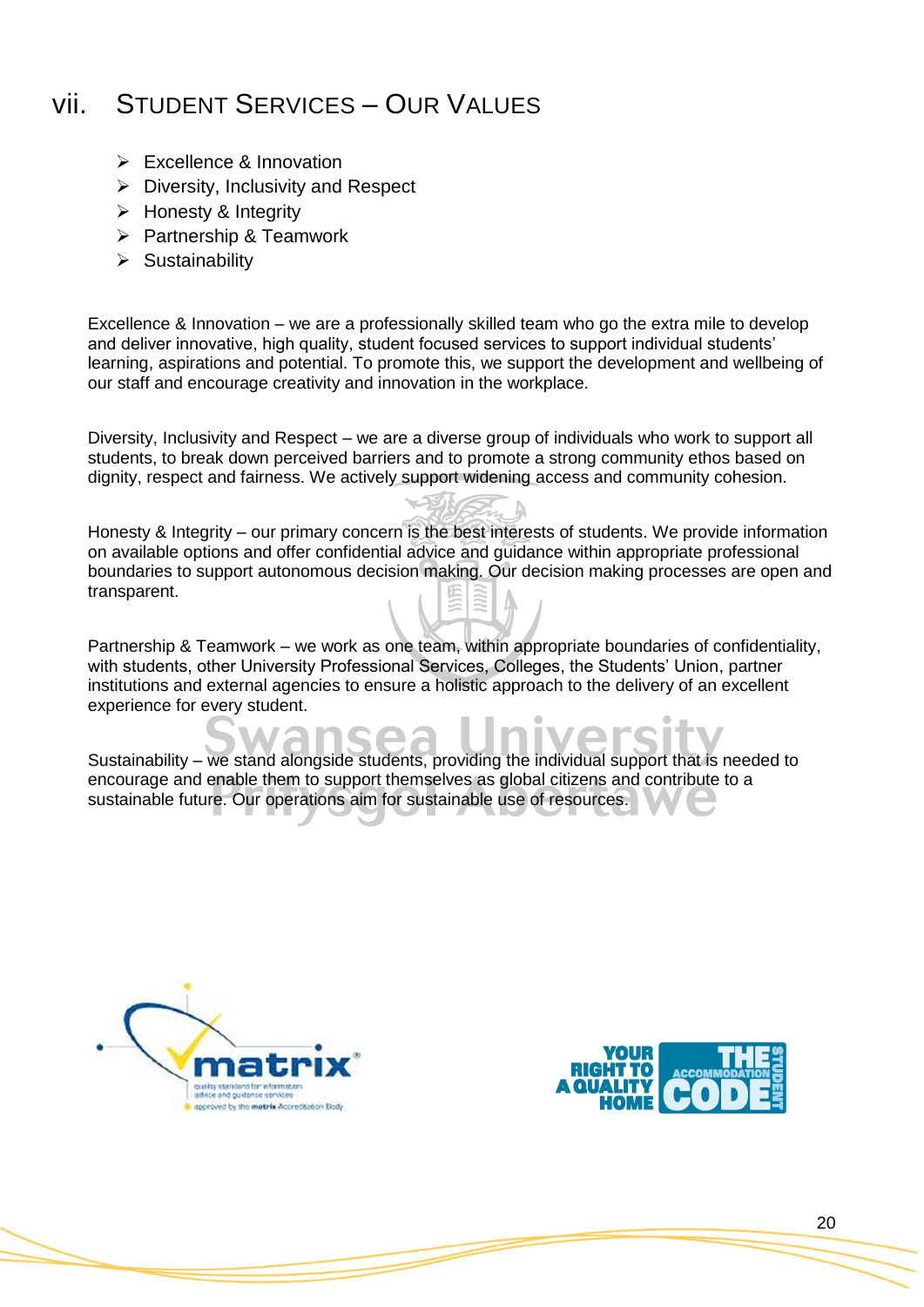# viii. RESIDENTIAL SERVICES' MISSION STATEMENT

Our mission is to provide a range of student accommodation, inclusive of all needs, that is of the highest possible standard. In undertaking this we are attentive to six core service requirements:

- 1. Quality service
- 2. Welfare support
- 3. Community contribution, responsibility and development
- 4. Respect, understanding, openness and honesty
- 5. Appreciation of feedback and good communication
- 6. Value for money



# **Swansea University Prifysgol Abertawe**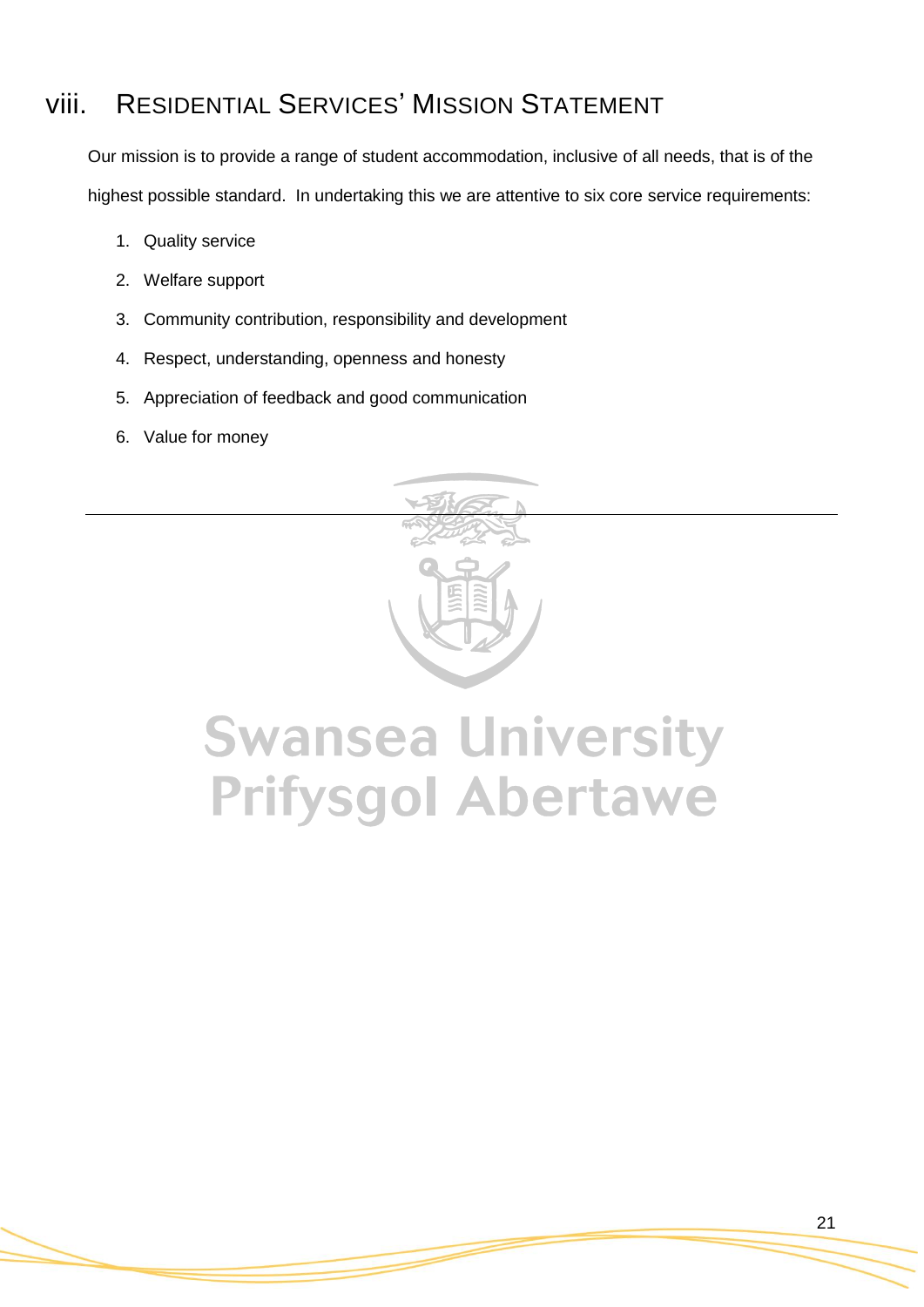# ix. RESIDENTIAL SERVICES' STUDENT CHARTER

The Residential Services' Student Charter outlines our commitments to you.

Residential Services will:

- Meet with all the standards set out in the UUK Code of Practice: [UUK Accommodation](http://www.thesac.org.uk/)  [Code.](http://www.thesac.org.uk/)
- Deliver accommodation that is prepared to the standards set out in our Service Level [Statement.](#page-23-0)
- Distribute honest, accurate and realistic information about our accommodation and give impartial housing advice.
- Provide safe, secure accommodation including 24 hour security provision.
- Ensure provision of necessary utilities.
- Ensure faults are rectified within agreed time frames.
- Provide a quality cleaning service within all residential communal areas
- Encourage an environment conducive to study that is free from unreasonable noise.
- Seek to prevent intimidation, harassment or discrimination so far as is possible and provide welfare support.
- Operate to and make available all policies, procedures and documentation upon request.
- Consult the University's Student Affairs Committee (on which there is strong Students' Union representation) about fees, rules and regulations.
- Ensure staff are appropriately qualified and trained to competently carry out their responsibilities.
- Seek your feedback and operate a well-defined, accessible complaints procedure.
- Present responsive services and a friendly welcome.
- Provide students with a value for money accommodation provision.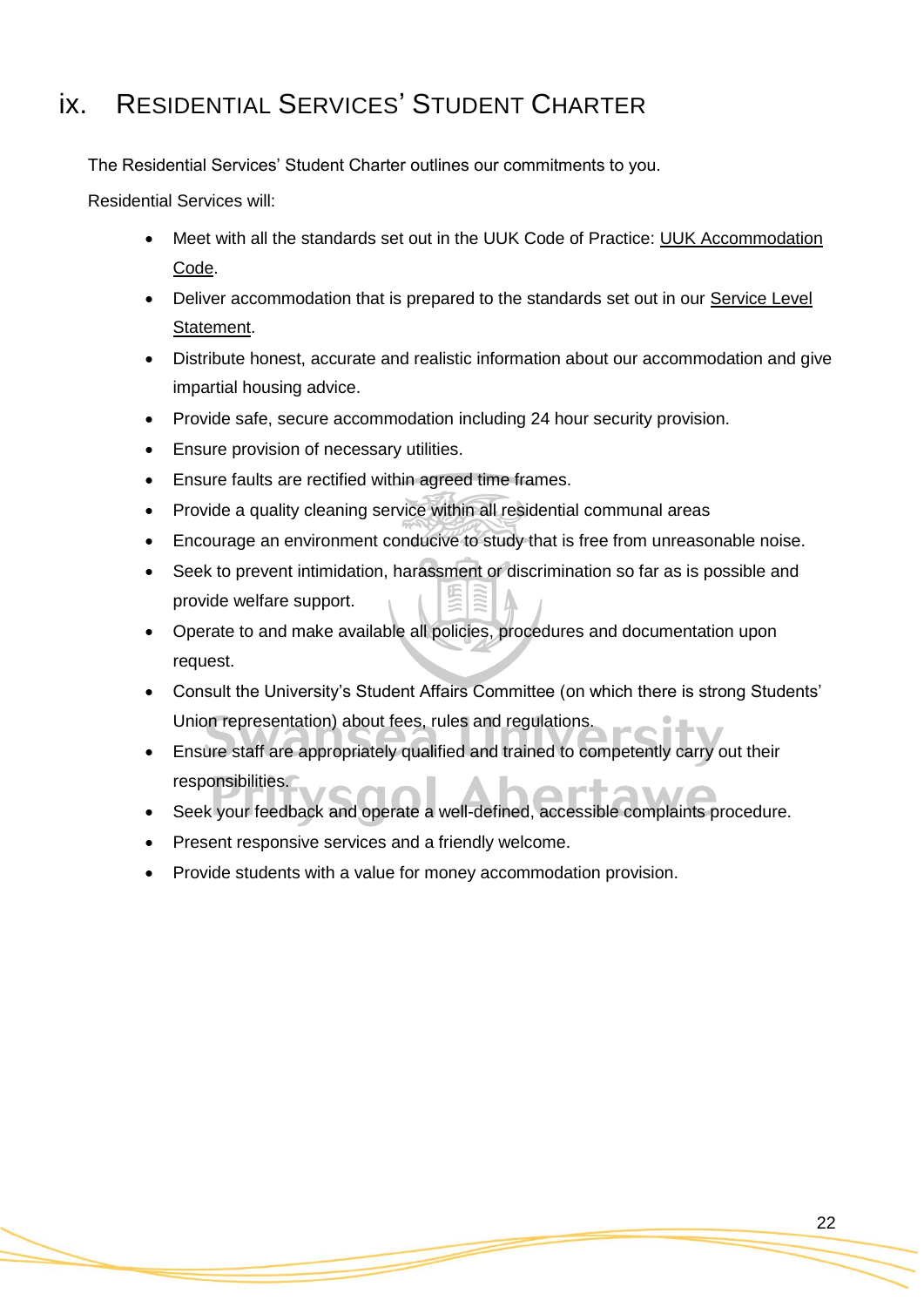The Residential Services' Student Charter outlines your commitments as a resident.

We require all residents to:

- Adhere to all terms, rules and regulations as detailed in the Accommodation Offer Letter, the Residence Licence Agreement and the Residence Regulations.
- Treat all residents, staff and contractors with politeness and respect.
- Respect the lifestyles, beliefs and cultures of other residents.
- Be considerate of all residents in the local community and respect their privacy and property.
- Keep night time noise to a minimum to avoid disturbing fellow residents and the local community.
- Maintain a reasonable level of tidiness and hygiene in all accommodation areas, particularly in food preparation areas.
- Act in a responsible manner that is mindful of the safety, security and health of residents, neighbours, staff, visitors and the local community.
- Be responsible for security: ensuring doors and windows are locked, looking after my keys and reporting suspicious activity.
- Cooperate fully with investigations into security and disciplinary shortcomings.
- Take responsibility for the conduct and actions of their guests, making them aware of the rules and regulations in place.
- Pay all residence fees and charges by the due dates.
- Be environmentally aware, taking steps to conserve energy and recycle.

**I understand that in accepting my Residence Licence Agreement I am making the above commitments to Residential Services.**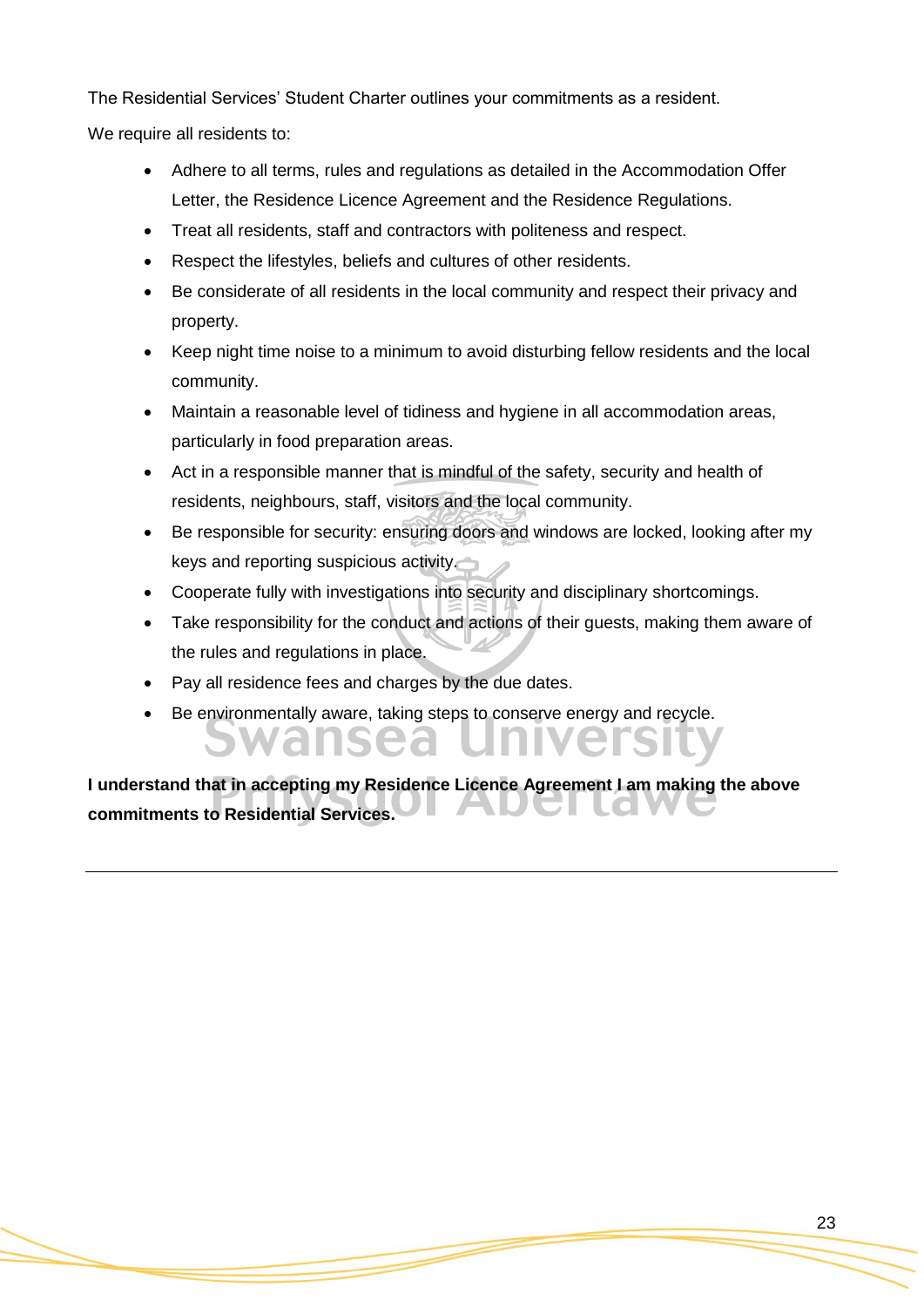# <span id="page-23-0"></span>x. RESIDENTIAL SERVICES' SERVICE LEVEL STATEMENT

### *Our commitment to the quality of your accommodation*

### Facility Preparations

Residential Services works hard to ensure that your accommodation is prepared to a high standard prior to your arrival. To ensure this is achieved, we make the following commitments:

## *Bedrooms*

- All surfaces will be free from dirt and dust
- Carpets will be freshly vacuumed and free of significant stains
- Where provided, notice boards will be clean and well presented
- A clean mattress protector will be placed on the mattress
- Curtains will be clean and in good condition
- All soft furnishing will be in good condition and free of tears
- The door lock will be secure and fully functional

## *Bathrooms*\*

- All sanitary ware will be clean and in good condition
- Taps, showers and toilets will be in good working order, plugs will be provided in sinks

ersity

- Mastic sealing will be in good condition and free from mould
- Tiles will be secure and grouting will be clean
- Where shower curtains are used it will be clean and free from mould
- The floor will be clean and in good condition

### *Kitchens*\*

- All kitchen equipment will be fully working
- All equipment will be clean and free of food residue
- Freezers will be recently defrosted.
- Fridges and freezers will be empty and at operating temperature.
- All surfaces will be free from dirt and dust
- All cupboards will be empty and clean
- The floor will be clean and in good condition

### *Other areas*\*

- Corridors and stairwells will be clear
- Floors will be clean and in good condition
- Carpets will be vacuumed and free of significant stains
- All windows will be clean inside and out
- Entrance door locks will be secure and fully functional